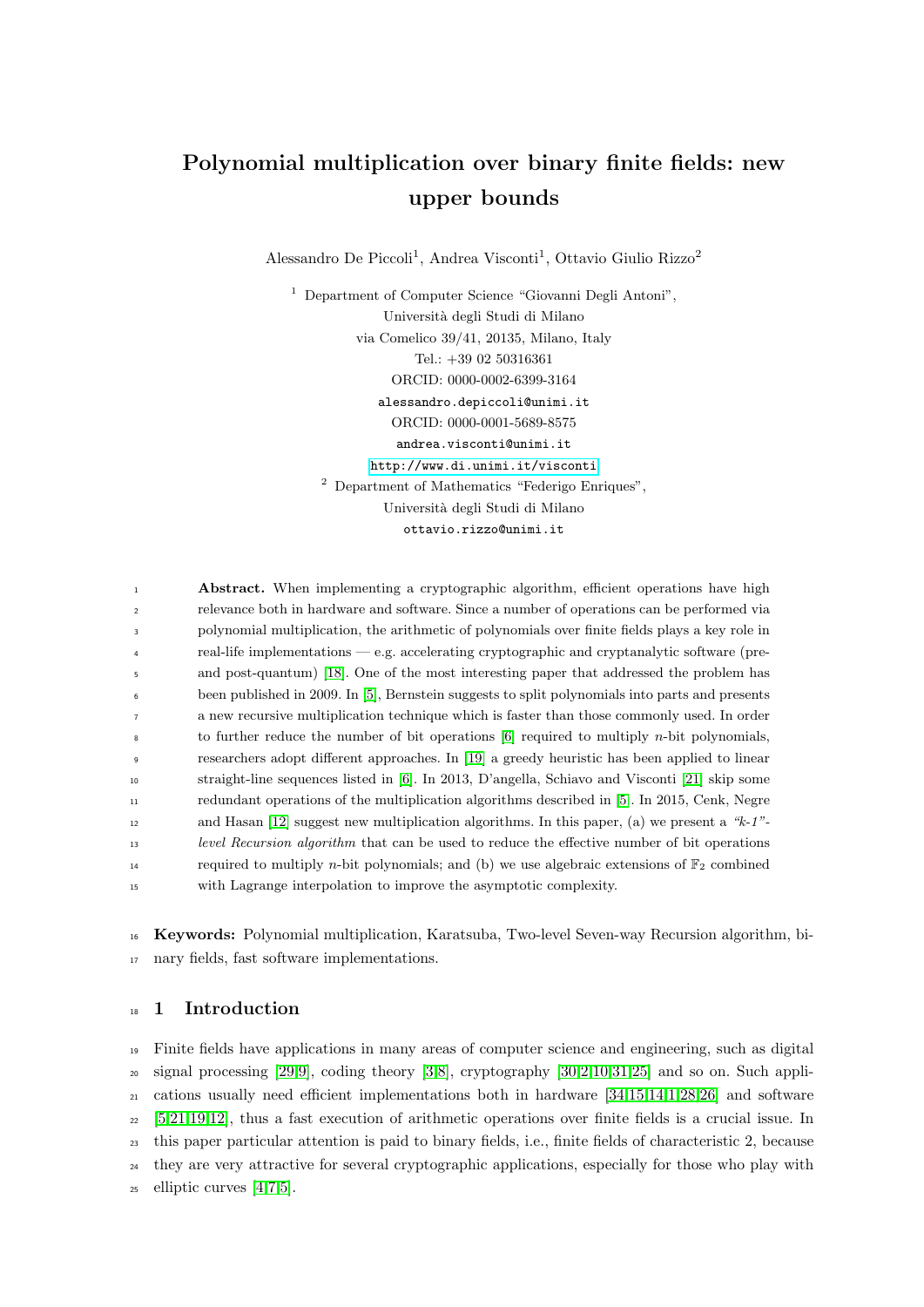#### 2 Alessandro De Piccoli, Andrea Visconti, Ottavio Giulio Rizzo

26 A binary field  $\mathbb{F}_{2^n}$  is composed of binary polynomials modulo a *n*-degree irreducible polyno-27 mial. The multiplication between two elements of  $\mathbb{F}_{2^n}$  is one of the most crucial low-level arithmetic operations. It consists of an ordinary polynomial multiplication and a modular reduction by an irre- ducible polynomial. Whereas the modular reduction is a relatively simple operation, the polynomial multiplication turns out to be a costly operation.

 A real case scenario can help readers to understand the problem in details. In 2009, Bernstein show that, on a binary Edwards curve [\[5\]](#page-18-0), a 251-bit single-scalar multiplication requires 44,679,665 bit operations, 43,011,084 of which (about 96%) are for field multiplications. That said, it is not <sup>34</sup> difficult to understand why fast software implementations for polynomial multiplication over finite fields are desired.

<sup>36</sup> It is well known that the naive polynomial multiplication algorithm — the so-called School-book 37 algorithm — is not the optimal way to multiply two polynomials. If the polynomials involved in the product have the same degree, say n, the multiplication takes  $n^2$  multiplications and  $(n-1)^2$  additions. Thus, its complexity is  $2n^2 + \mathcal{O}(n)$ . Many researchers have tried to improve this algorithm, following two main directions: (1) provide a better asymptotic estimation [\[34,](#page-20-2)[16,](#page-19-15)[35,](#page-20-3)[24\]](#page-19-16); (2) reduce the effective number of bit operations [\[5,](#page-18-0)[12,](#page-19-4)[14](#page-19-11)[,22,](#page-19-17)[21\]](#page-19-3).

 A number of interesting approaches that improves the school-book algorithm have been pub-43 lished in literature — see for example Karatsuba [\[27\]](#page-19-18), Toom [\[38\]](#page-20-4), Cook [\[20\]](#page-19-19), Schönhage and Strassen [\[37\]](#page-20-5), Bernstein [\[5\]](#page-18-0), and so on. More precisely, Karatsuba [\[27\]](#page-19-18) achieves an asymptotic complexity 45 of  $7n^{1.58} + \mathcal{O}(n)$ . Toom [\[38\]](#page-20-4) and Cook [\[20\]](#page-19-19) reduced the number of steps needed to multiply two 46 polynomials introducing an algorithm with complexity  $\mathcal{O}(n^{1+\epsilon})$ , for arbitrary small  $\epsilon > 0$ . In [\[37\]](#page-20-5) <sup>47</sup> Schönhage and Strassen showed how to achieved complexity  $\mathcal{O}(n \log n \log \log n)$  using a procedure based on the Fast Fourier Transform (FFT). In 2009, Bernstein [\[5\]](#page-18-0) improves the Karatsuba identity <sup>49</sup> (Three-way Recursion algorithm), obtaining the following asymptotic complexity  $6.5n^{1.58} + \mathcal{O}(n)$ . Cenk, Negre and Hasan in [\[12\]](#page-19-4) suggest to change the field for the polynomials, getting an asymptotic 51 complexity of  $15.125n^{1.46} - 2.67n \log_3(n) + \mathcal{O}(n)$ . Notice that asymptotic estimations are not explicit bounds and real-world applications have to

 deal with issues of hardware and software implementations — e.g., hardware constraints, software speedups, and so on. Therefore, in order to get the minimum number of bit operations needed to 55 multiply two n-bit polynomials — for sake of simplicity we call such a number  $M(n)$  — researchers analyze, rearrange and modify the algorithms that provide interesting asymptotic estimations. Their aim is to improve bounds published in literature for specific value (small) of n, and these improvements that are not visible in the asymptotics. Consequently, a number of papers tries to reduce the effective number of bit operations [\[34,](#page-20-2)[16](#page-19-15)[,35,](#page-20-3)[24\]](#page-19-16). As far as we know, the best explicit  $\omega$  upper bounds for the polynomial multiplication appear in [\[6,](#page-19-1)[19,](#page-19-2)[21,](#page-19-3)[12\]](#page-19-4).

 Karatsuba [\[27\]](#page-19-18) was the first one who reduces the number of bit operations of the School- book algorithm. A different approach has been described by Bernstein in 2009 [\[5\]](#page-18-0). He refines the Karatsuba identity and suggests to use a polynomial multiplication technique which employs (recursively) different multiplication algorithms, picking, at each step, the best one. Moreover, he presents three new multiplication algorithms  $-$  i.e., Three-way Recursion, Five-way Recursion, and Two-level Seven-way Recursion algorithm — that are used to reduce the effective number of  $\sigma$  bit operations. The technique presented in [\[5\]](#page-18-0) not only results in new software speed records [\[6\]](#page-19-1), but also avoids well-known software side-channel attacks. Indeed, all computations are expressed as straight-line sequences of AND/XOR operations, thus they are data-independent. In [\[19\]](#page-19-2) are  $\tau$ <sup>0</sup> published improvements for specific value of n obtained by applying Boyar-Peralta heuristic [\[11\]](#page-19-20) on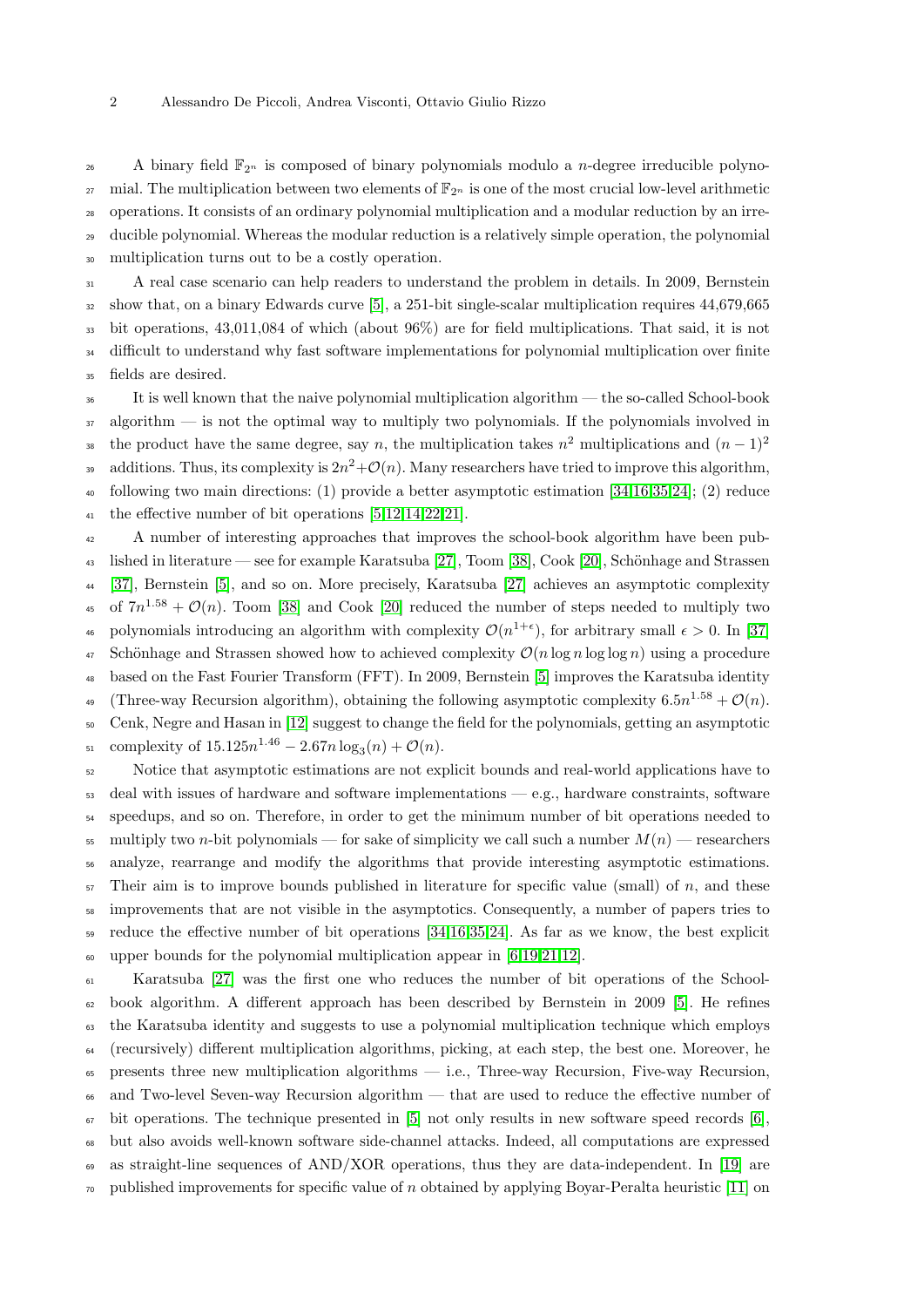$_{71}$  the linear part of straight-line sequences reported in [\[6\]](#page-19-1). In 2013, D'angella, Schiavo and Visconti  $72 \quad [21]$  $72 \quad [21]$  skip some redundant operations of the multiplication algorithms described in [\[5\]](#page-18-0), reducing  $73$  the number of bit operations for many values of n. The authors focus in particular on Five-way  $74$  Recursion algorithm because such an algorithm is widely used. In 2015, Cenk, Negre and Hasan [\[12\]](#page-19-4) <sup>75</sup> present new multiplication algorithms which improve many of the explicit upper bounds previously described.

#### $77 \quad 1.1$  Our contributions

<sup>78</sup> In this paper we investigate the possibility to (a) further reduce the effective number of bit opera- $\tau$ <sup>9</sup> tions required to multiply *n*-bit polynomials, and (b) improve the asymptotic complexity.

<sup>80</sup> Firstly, we refine the Two-level Seven-way Recursion algorithm [\[5\]](#page-18-0). As shown in [\[5\]](#page-18-0), it seems <sup>81</sup> that Lagrange Interpolation is a useful tool to arrange the order of operations. Although in many  $\frac{1}{82}$  cases this is true, in others it is not. Rearranging the operations in a different way, we present a "k- $83$  1"-level Seven-way Recursion algorithm, or "k-1"-level Recursion for short. We show that Three-<sup>84</sup> Four-, and Five-level Recursion can be used to improve the explicit upper bounds published in

<sup>85</sup> literature.

Secondly, we use algebraic extensions of  $\mathbb{F}_2$  combined with Lagrange interpolation to improve <sup>87</sup> the asymptotic complexity. We will show an interesting connection between this technique and the

<sup>88</sup> computation of the values of a polynomial in all of the field elements.

#### <sup>89</sup> 1.2 Organization of the paper

 The remainder of the paper is organized as follows. In Section [2,](#page-2-0) we state definitions and some preliminary concepts that are useful to understand the following sections. In Section [3,](#page-3-0) starting with the classical school-book algorithm, we introduce some of the approaches currently adopted to multiply polynomials in an efficient way. Section [4](#page-8-0) is the heart of this paper. We present our contribution, showing the new speed records achieved and explaining the techniques adopted. Finally, conclusions are drawn in Section [5.](#page-18-5)

## <span id="page-2-0"></span><sup>96</sup> 2 Preliminaries

<sup>97</sup> We restrict our analysis to polynomials over finite fields of characteristic 2, so we will not ever use <sup>98</sup> the minus sign. If  $F(t)$  and  $G(t)$  are two of these polynomials, we will call their product  $H(t)$ .

99 To denote the cost of the multiplication in  $\mathbb{F}_q$  between two polynomials of degree  $n-1$  we will 100 use  $M_q(n)$ .

#### <sup>101</sup> 2.1 Projective Lagrange Interpolation

As pointed out in [\[12\]](#page-19-4), Lagrange Interpolation leads us to efficient multiplication algorithms. How does this technique work? Consider a field K and a polynomial  $H \in \mathbb{K}[x]$ ,

$$
H(x) = h_0 + h_1 x + h_2 x^2 + \dots + h_n x^n
$$

102 Algebra tells us that we need to fix the value of the polynomial in  $n+1$  points in order to uniquely

103 determine it. So, given a set of  $n+1$  distinct points  $\{k_0,\ldots,k_n\} \subseteq \mathbb{K}$ , we define the Lagrange <sup>104</sup> polynomials as follows: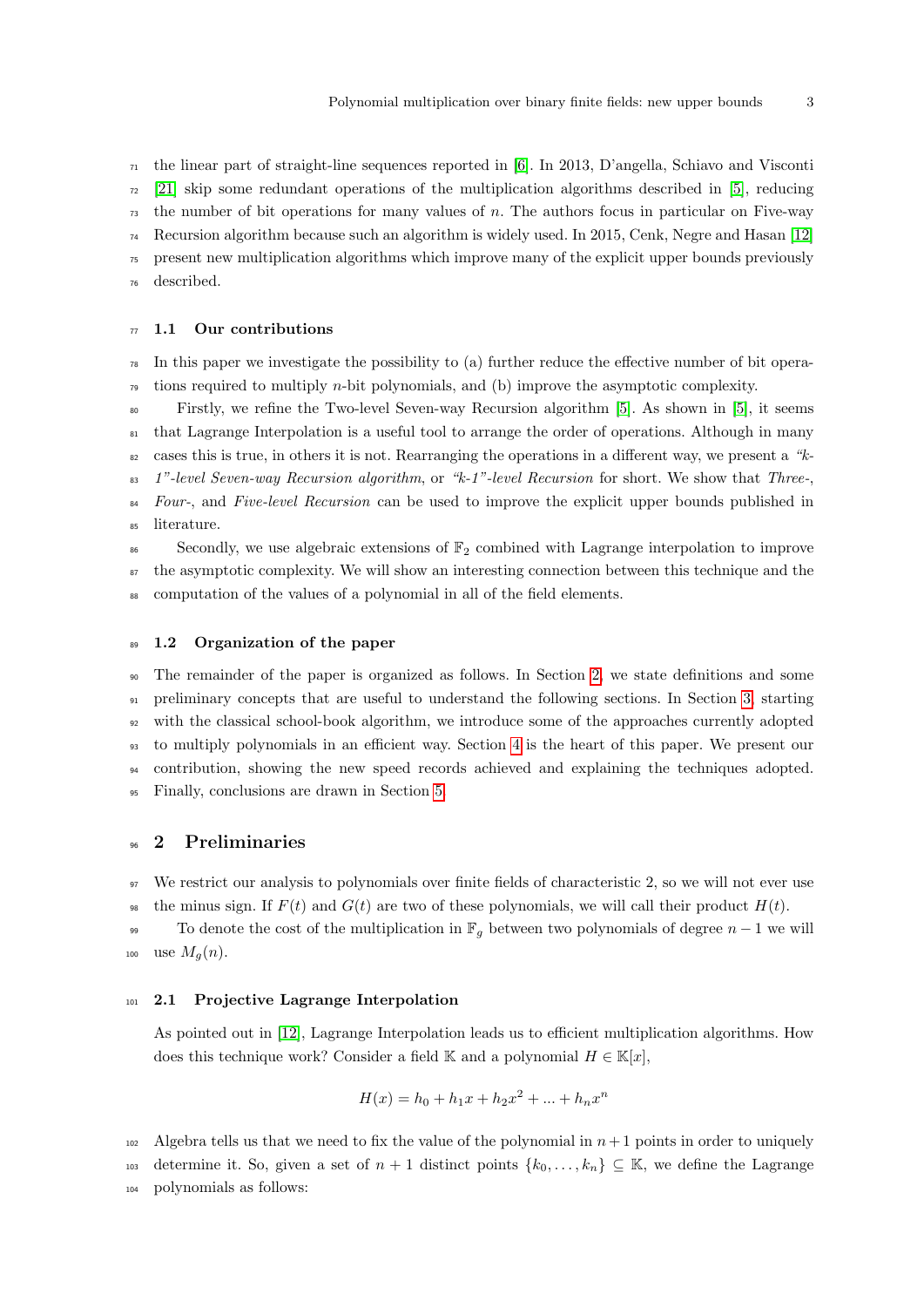#### 4 Alessandro De Piccoli, Andrea Visconti, Ottavio Giulio Rizzo

$$
l_i(x) = \prod_{j \neq i} \frac{x - k_j}{k_i - k_j} \qquad i = 0, \dots, n
$$

Notice that we have  $l_i(k_i) = 1$  and  $l_i(k_j) = 0, \forall j \neq i$ . This feature allows us to exactly reconstruct any polynomial  $H \in \mathbb{K}[x]$  as

$$
H(x) = \sum_{i=0}^{n} H(k_i) \cdot l_i(x)
$$

For our purposes, the above technique is not optimal. Given the same problem with only n points  ${k_0, ..., k_{n-1}}$ , define the degree  $n-1$  polynomial

$$
\overline{H} = \sum_{i=0}^{n-1} H(k_i) \cdot l_i(x)
$$

We still have  $\overline{H}(k_i) = H(k_i)$ , for  $i = 0, ..., n - 1$ . Let

$$
l_{\infty}(x) = \prod_{j=0}^{n-1} (x - k_i)
$$

105 and  $H(\infty) = h_n$ . Since  $H(\infty) \cdot l_\infty$  vanishes at every  $k_i$  and has degree n, we can reconstruct H <sup>106</sup> with the so-called Projective Lagrange Interpolation formula,

$$
H(x) = \sum_{i=0}^{n-1} H(k_i) \cdot l_i(x) + H(\infty) \cdot l_\infty(x).
$$

#### 107 2.2 Which field?

<sup>108</sup> Lagrange Interpolation requires  $n+1$  points, but we just have two points in  $\mathbb{F}_2$ ! Projective Lagrange 109 Interpolation will do with  $n$  points since it makes use of the point at infinity: where can we find 110 even more points? A possible answer is to consider finite algebraic extensions of  $\mathbb{F}_2$ , generated 111 by a monic irreducible polynomial  $\gamma$  over  $\mathbb{F}_2$  of degree d. Indeed, an extension  $\mathbb F$  is a quotient  $_{112}$   $\mathbb{F}_2[X]/\langle \gamma(X)\rangle$ , so the elements of F are all d-bit polynomials, i.e., the set of polynomials over  $\mathbb{F}_2$ 113 of degree at most  $d-1$ , and F has  $2^d$  elements. If  $\delta$  is another irreducible polynomial of degree 114 d, there is a, non canonical, isomorphism  $\mathbb{F}_2[X]/\langle \gamma(X)\rangle \simeq \mathbb{F}_2[X]/\langle \delta(X)\rangle$ , so we will call such an 115 extension  $\mathbb{F}_{2^d}$ .

 $\mathbb{F}_{2^d}^{\times}$  is a cyclic group: let  $\alpha$  be a fixed generator, we can see  $\mathbb{F}_{2^d}$  as a vector space over  $\mathbb{F}_2$  with <sup>117</sup> basis  $\{1, \alpha, \alpha^2, \dots, \alpha^{d-1}\}$ . At last, note that  $\mathbb{F}_{2^d}$  is the splitting field of  $X^{2^d} + X$ : its roots are all <sup>118</sup> the elements of the field.

## <span id="page-3-0"></span><sup>119</sup> 3 Current approaches

#### <sup>120</sup> 3.1 School-book algorithm

 $121$  Given two *n*-bit polynomials

$$
^{122}
$$

$$
F = f_0 + f_1 t + \dots + f_n t^n \quad \text{and} \quad G = g_0 + g_1 t + \dots + g_n t^n.
$$

<sup>123</sup> The steps of the algorithm are: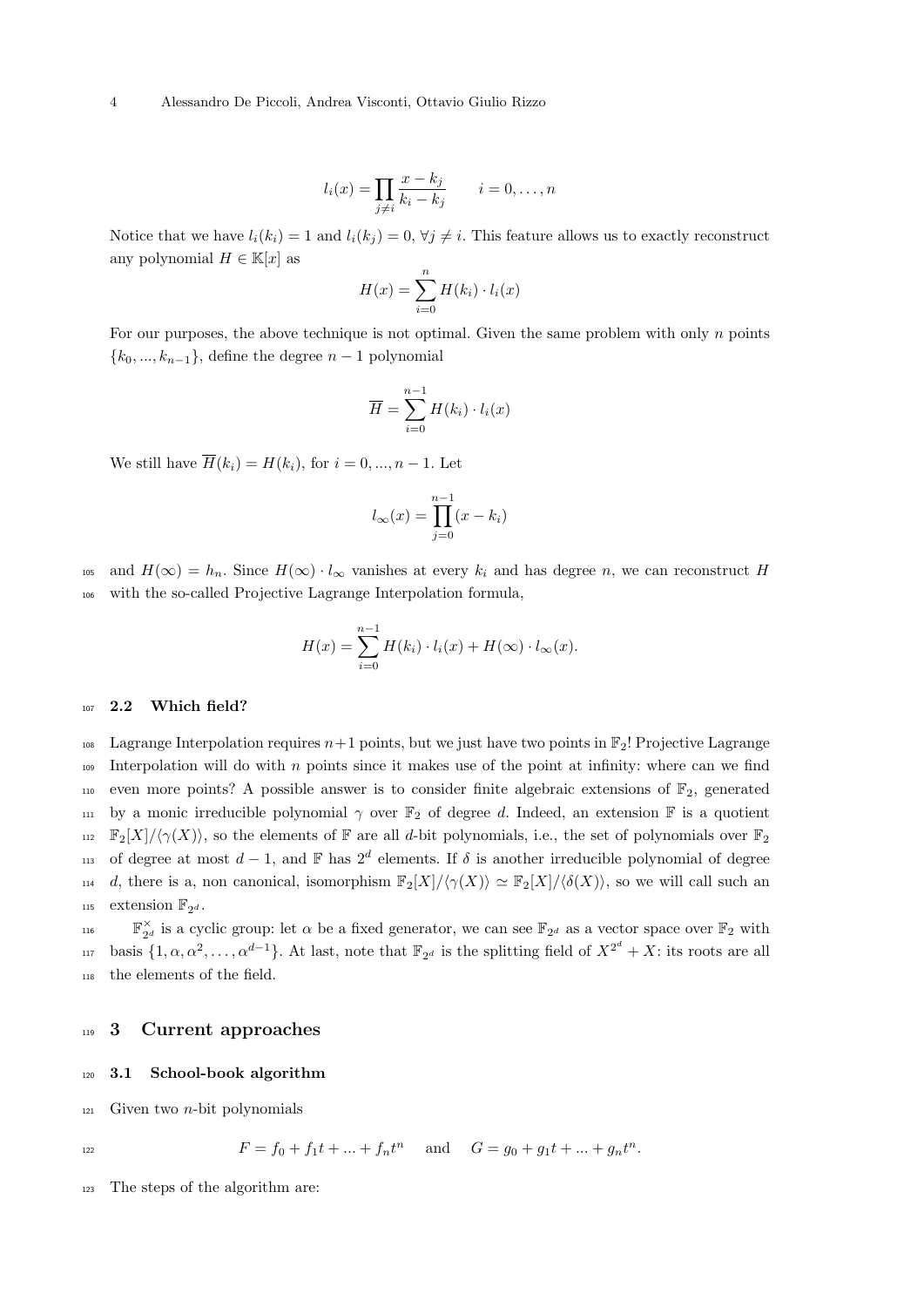- $\mathcal{L}_{124}$  Recursively multiply  $f_0 + f_1 t + \ldots + f_{n-1} t^{n-1}$  by  $g_0 + g_1 t + \ldots + g_{n-1} t^{n-1}$ ;
- <sup>125</sup> Compute  $(f_n g_0 + f_0 g_n)t^n + (f_n g_1 + f_1 g_n)t^{n+1} + ... + f_n g_n t^{2n}$ . This takes  $2n + 1$  multiplications  $_{126}$  and *n* additions;
- $127 -$  Add the former to the latter. This takes  $n-1$  additions for the coefficients of  $t^n, ..., t^{2n-2}$ ; the <sup>128</sup> other coefficients do not overlap.
- We get the recursion formula  $M(n+1) \leq M(n) + 4n$  and the best case bound  $M(n) \leq 2n^2 2n + 1$ .
- <sup>130</sup> This algorithm is efficient only in low degrees. Indeed, as reported in [\[6\]](#page-19-1), the cost of the school-book <sup>131</sup> algorithm is too high from degree 14 on.

#### <span id="page-4-0"></span><sup>132</sup> 3.2 Karatsuba

133 Given two 2n-bit polynomials F and G, write them as  $F = F_0 + F_1 t^n$ ,  $G = G_0 + G_1 t^n$  for some 134 other n-bit polynomials  $F_0$ ,  $F_1$ ,  $G_0$ ,  $G_1$ . The Karatsuba algorithm [\[27\]](#page-19-18) can be described by the <sup>135</sup> product.

$$
(F_0 + t^n F_1)(G_0 + t^n G_1)
$$
  
=  $(1 + t^n)F_0G_0 + t^n(F_0 + F_1)(G_0 + G_1) + (t^n + t^{2n})F_1G_1$ 

- <sup>136</sup> The operations involved are:
- $_{137}$   $M_2(n)$ : multiplication  $F_0G_0$
- $_{138}$   $n-1$ : sum  $S_1 = (1+t^n)F_0G_0$
- $_{139}$  2n: sums  $F_0 + F_1$ ,  $G_0 + G_1$
- $_{140}$   $M_2(n)$ : multiplication  $(F_0 + F_1)(G_0 + G_1)$
- $_{141}$   $M_2(n)$ : multiplication  $F_1G_1$
- $_{142}$  n 1: sum  $S_2 = (t^n + t^{2n})F_1G_1$
- $_{143}$  2n 1: sum  $S_3 = S_1 + t^n(F_0 + F_1)(G_0 + G_1)$
- $_{144}$   $2n-1$ : sum  $S_3 + S_2$
- <sup>145</sup> Summing all costs, we get

$$
M_2(2n) \le 3M_2(n) + 8n - 4\tag{1}
$$

#### <span id="page-4-1"></span><sup>146</sup> 3.3 Bernstein

<sup>147</sup> Bernstein improves the Karatsuba algorithm defining the so-called Refined Karatsuba algorithm <sup>148</sup> [\[5\]](#page-18-0). As described in Section [3.2,](#page-4-0) we consider two 2n-bit polynomials F, G and take  $F_0$ ,  $G_0$  as n-bit 149 polynomials and  $F_1, G_1$  as k-bit polynomials. The Refined Karatsuba algorithm can be described <sup>150</sup> as follows.

$$
(F_0 + t^n F_1)(G_0 + t^n G_1)
$$
  
=  $(1 + t^n)F_0G_0 + t^n(F_0 + F_1)(G_0 + G_1) + (t^n + t^{2n})F_1G_1$   
=  $(1 + t^n)F_0G_0 + t^n(F_0 + F_1)(G_0 + G_1) + (1 + t^n)t^nF_1G_1$   
=  $(1 + t^n)(F_0G_0 + t^nF_1G_1) + t^n(F_0 + F_1)(G_0 + G_1)$ 

<sup>151</sup> The cost estimation of the algorithm is

<span id="page-4-2"></span>
$$
M_2(n+k) \le 2M_2(n) + M_2(k) + 4k + 3n - 3 \qquad n/2 \le k \le n \tag{2}
$$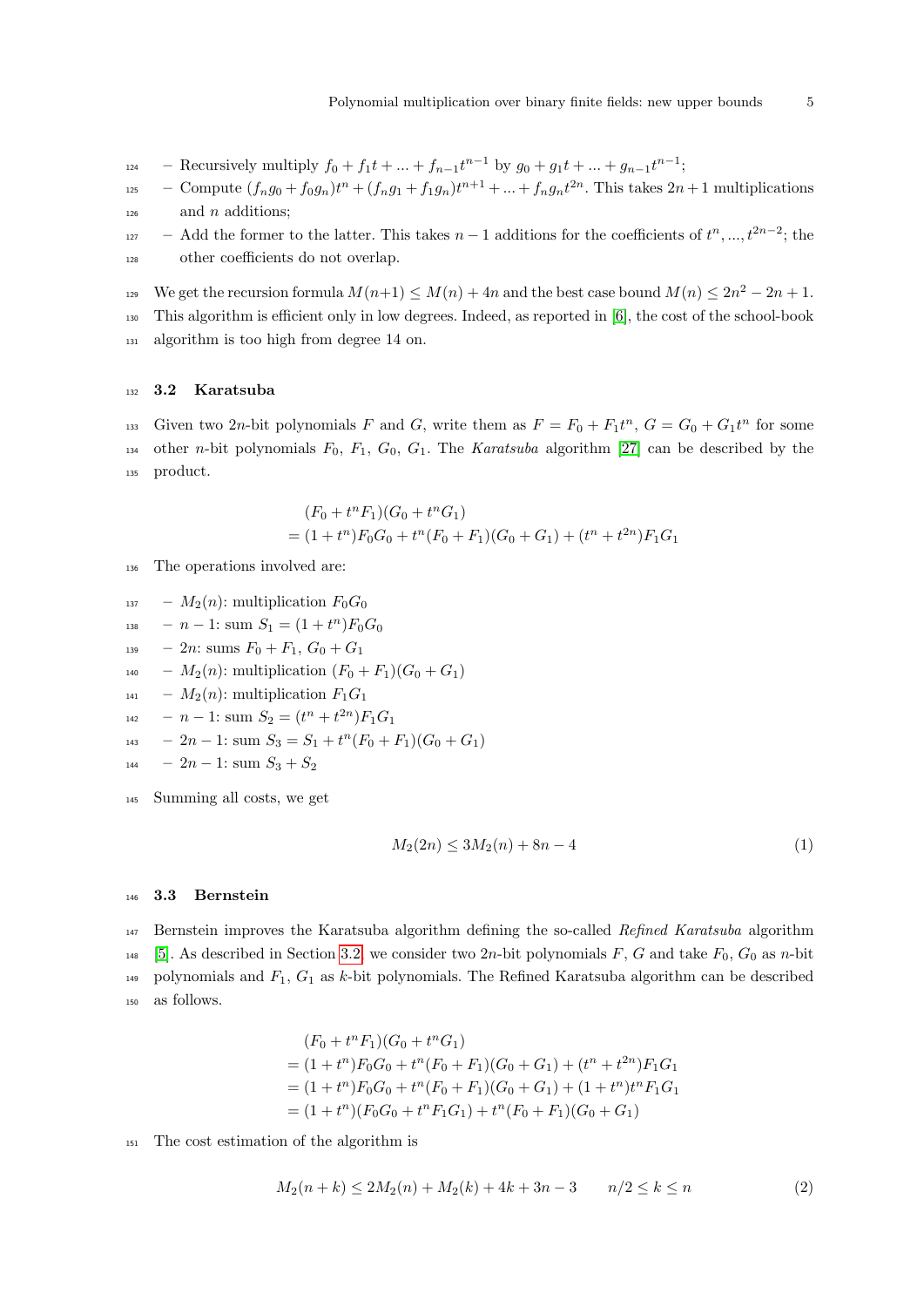<sup>152</sup> This improves that of Karatsuba described in Section [3.2.](#page-4-0)

 Moreover in [\[5\]](#page-18-0) we can find another improvement but for higher degrees. In fact, Bernstein presents the so-called Two-level Seven-way Recursion. Consider the problem of multiplying two polynomial of 4n bits. Applying the Refined Karatsuba identity three times and factoring out  $1 + t^n$ , we get

$$
(F_0 + t^n F_1 + t^{2n} F_2 + t^{3n} F_3)(G_0 + t^n G_1 + t^{2n} G_2 + t^{3n} G_3)
$$
  
=  $(1 + t^{2n}) \Big( (1 + t^n) (F_0 G_0 + t^n F_1 G_1 + t^{2n} F_2 G_2 + t^{3n} F_3 G_3)$   
+  $t^n (F_0 + F_1) (G_0 + G_1) + t^{3n} (F_2 + F_3) (G_2 + G_3) \Big)$   
+  $t^{2n} \Big( F_0 + F_2 + t^n (F_1 + F_3) \Big) \Big( G_0 + G_2 + t^n (G_1 + G_3) \Big)$ 

157 The cost evaluation for polynomials with  $3n + k$  coefficients, assuming  $n/2 \leq k \leq n$ , is

- $_{158}$  3*M(n)*: multiplications  $F_0G_0$ ,  $F_1G_1$ ,  $F_2G_2$ .
- <sup>159</sup>  $M(k)$ : multiplication  $F_3G_3$ .
- $_{160}$  3(n 1): sums  $S_1 = F_0G_0 + t^nF_1G_1 + t^{2n}F_2G_2 + t^{3n}F_3G_3.$
- $_{161}$   $2n+2k-1$ : sum  $(1+t^n)S_1$ .
- $_{162}$   $2n + M(n)$ : multiplication  $S_2 = (F_0 + F_1)(G_0 + G_1)$ .
- $_{163}$  2k + M(n): multiplication  $S_3 = (F_2 + F_3)(G_2 + G_3)$ .
- $_{164}$  4n 2: sums  $S_4 = (1 + t^n)S_1 + t^nS_2 + t^{3n}S_3$ .
- $\mu_{165}$   $2n + 2k + M(2n)$ : multiplication  $S_5 = (F_0 + F_2 + t^n(F_1 + F_3))(G_0 + G_2 + t^n(G_1 + G_3)).$
- $_{166}$  6n + 2k 2: sum  $(1+t^{2n})S_4+t^{2n}S_5$ .

<sup>167</sup> Hence, summing all the costs, we obtain

<span id="page-5-1"></span>
$$
M(3n+k) \le M(2n) + 5M(n) + M(k) + 19n + 8k - 8 \qquad n/2 \le k \le n \tag{3}
$$

#### <sup>168</sup> 3.4 Cenk, Negre, Hasan

169 In [\[12\]](#page-19-4) and [\[13\]](#page-19-21), the authors suggest to use a field bigger than  $\mathbb{F}_2$  for Projective Lagrange In-<sub>170</sub> terpolation. They consider two 3*n*-bit polynomials F and G, written as  $F = F_0 + F_1t^n + F_2t^{2n}$ ,  $G = G_0 + G_1 t^n + G_2 t^{2n}$  with  $F_0, F_1, F_2, G_0, G_1, G_2$  *n*-bit polynomials. Then, they make computations using the elements of  $\mathbb{F}_4$ . If  $\alpha$  is a generator of  $\mathbb{F}_4^{\times}$ , and assuming n odd, the new algorithm <sup>173</sup> can be written as follows.

<span id="page-5-0"></span>
$$
H(t) = (F_0 + t^n F_1 + t^{2n} F_2)(G_0 + t^n G_1 + t^{2n} G_2)
$$
  
\n
$$
H(0) = F_0 G_0
$$
  
\n
$$
H(1) = (F_0 + F_1 + F_2)(G_0 + G_1 + G_2)
$$
  
\n
$$
H(\alpha) = (F_0 + F_2 + \alpha (F_1 + F_2))(G_0 + G_2 + \alpha (G_1 + G_2))
$$
  
\n
$$
H(\alpha + 1) = (F_0 + F_1 + \alpha (F_1 + F_2))(G_0 + G_1 + \alpha (G_1 + G_2))
$$
  
\n
$$
H(\infty) = F_2 G_2
$$
  
\n
$$
(F_0 + t^n F_1 + t^{2n} F_2)(G_0 + t^n G_1 + t^{2n} G_2)
$$
  
\n
$$
= (H(0) + t^n H(\infty))(1 + t^{3n})
$$
  
\n
$$
+ (H(1) + (1 + \alpha)(H(\alpha) + H(\alpha + 1))) (t^n + t^{2n} + t^{3n})
$$
  
\n
$$
+ \alpha (H(\alpha) + H(\alpha + 1)) t^{3n} + H(\alpha) t^{2n} + H(\alpha + 1) t^n
$$
\n(4)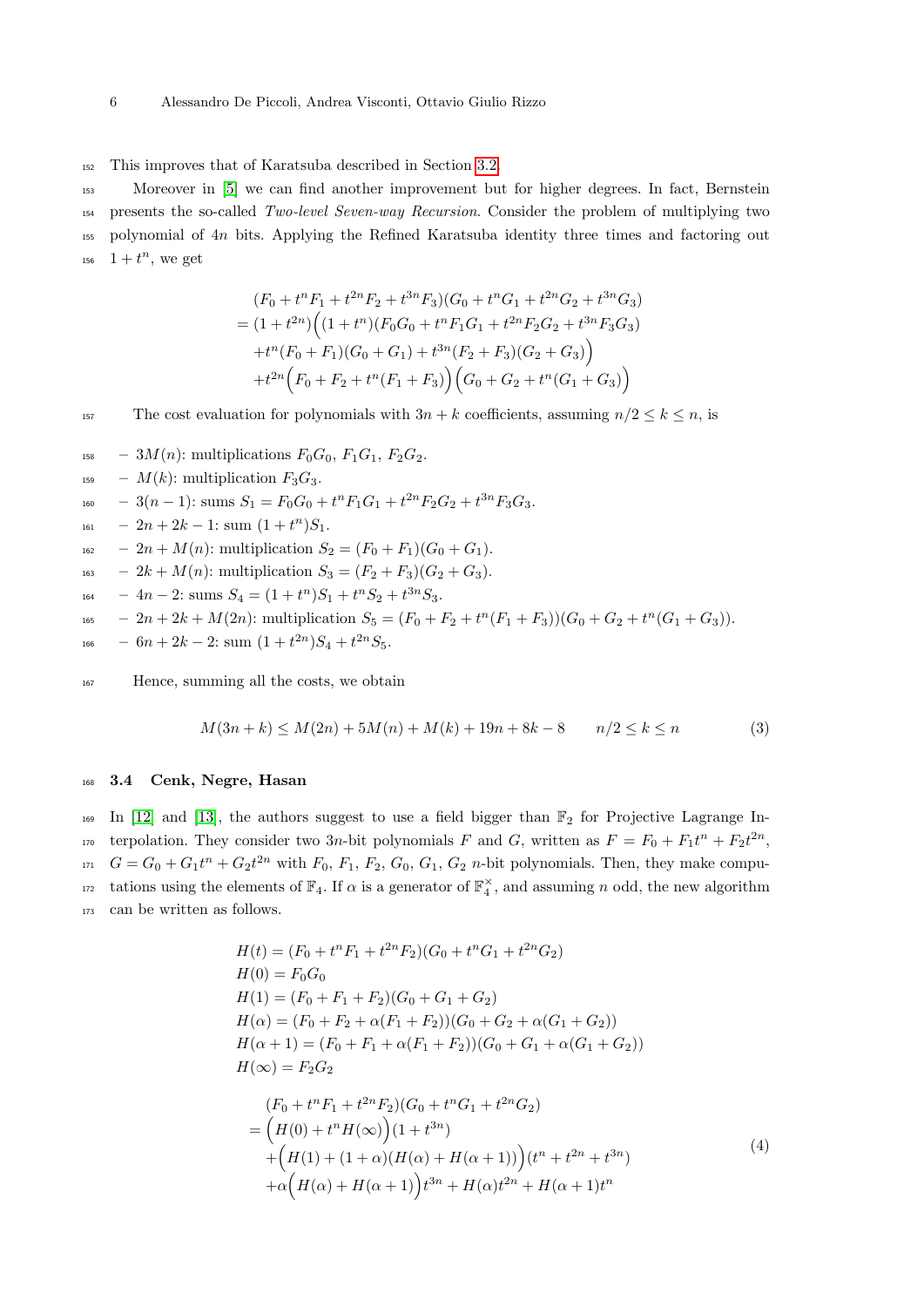174 Notice that if n is even, we just exchange the formulae for  $H(\alpha)$  and  $H(\alpha + 1)$ . As described in  $175$  [\[12\]](#page-19-4), the cost evaluation for the CNH 3-way split algorithm is

$$
M_2(3n) \le 2M_4(n) + 3M_2(n) + 29n - 12
$$

176 An improvement of this algorithm is described in [\[12\]](#page-19-4): using two polynomials  $C_0$  and  $C_1$  to rearrange 177 equations  $H(\alpha)$  and  $H(\alpha + 1)$ 

$$
H(\alpha) = (F_0 + F_2 + \alpha(F_1 + F_2)) (G_0 + G_2 + \alpha(G_1 + G_2)) = C_0 + \alpha C_1
$$
  

$$
H(\alpha + 1) = (F_0 + F_1 + \alpha(F_1 + F_2)) (G_0 + G_1 + \alpha(G_1 + G_2)) = (C_0 + C_1) + \alpha C_1
$$

 $178$  it is possible to redefine [\(4\)](#page-5-0) as

$$
(F_0 + t^n F_1 + t^{2n} F_2)(G_0 + t^n G_1 + t^{2n} G_2)
$$
  
=  $H(\infty)t^{4n} + H(0)$   
+  $(H(0) + H(1) + C_1)t^{3n} + (C_0 + H(1) + C_1)t^{2n} + (H(\infty) + H(1) + C_0)t^n$ .

<sup>179</sup> The relative cost for this algorithm is

<span id="page-6-0"></span>
$$
\begin{cases} M_2(3n) \le 3M_2(n) + M_4(n) + 20n - 5 \\ M_4(3n) \le 5M_4(n) + 56n - 19 \end{cases}
$$
 (5)

<sup>180</sup> However, [\(5\)](#page-6-0) does not perform well for low degrees as shown in [\[12\]](#page-19-4) (see table 2). More encouraging <sup>181</sup> is the best case bound, but it requires the following two results.

<span id="page-6-1"></span>**Result 1** (From Master Theorem) Let a, b and i be positive integers and assume that  $a \neq b$ . Let  $n = b^i$  and  $a \neq 1$ . The solution to the inductive relation

$$
\begin{cases} r_1 = e \\ r_n = ar_{n/b} + cn + d \end{cases}
$$

is

$$
r_n = \left(e + \frac{bc}{a-b} + \frac{d}{a-1}\right) n^{\log_b a} - \frac{bc}{a-b}n - \frac{d}{a-1}.
$$

<sup>182</sup> Proof. The proof is trivial. Substituting in the inductive relation the expression for  $r_n$  and  $r_{n/b}$ , <sup>183</sup> we find an identity.

<span id="page-6-2"></span>**Result 2** (From Master Theorem) Let a, b and i be positive integers. Let  $n = b^i$ ,  $a = b$ ,  $a \neq 1$  and  $\delta \neq 1$ . The solution to the inductive relation

$$
\begin{cases}\nr_1 = e \\
r_n = ar_{n/b} + cn + fn^{\delta} + d\n\end{cases}
$$

is

$$
r_n = \left(e + \frac{fb^{\delta}}{a - b^{\delta}} + \frac{d}{a - 1}\right)n - n^{\delta}\left(\frac{fb^{\delta}}{a - b^{\delta}}\right) + cn\log_b n - \frac{d}{a - 1}
$$

.

<sup>184</sup> Proof. Similar to the previous one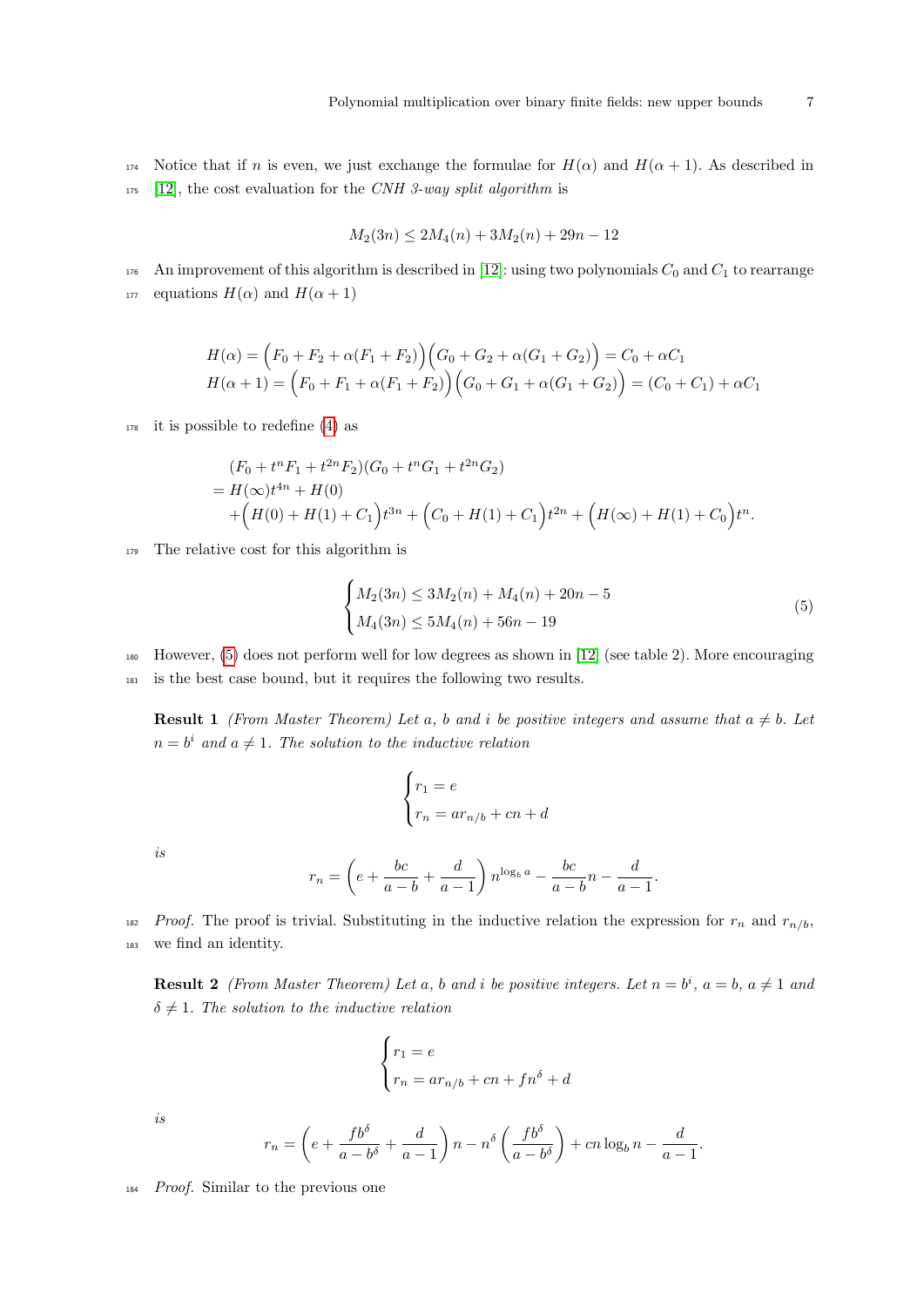<sup>185</sup> Going back to [\(5\)](#page-6-0), we can apply the first lemma to the second inequality, getting

$$
M_4(n) \le 30.25n^{1.46} - 28n + 4.75
$$

and replacing it in the first inequality, we obtain

$$
M_2(3n) \le 3M_2(n) + 30.25n^{1.46} - 8n - 0.25
$$

<sup>187</sup> Finally, using the second lemma we get the best case bound

$$
M_2(n) \le 15.125n^{1.46} - 14.25n - 2.67n \log_3 n + 0.125.
$$

#### 188 3.5 Find and Peralta

 $189$  In [\[23\]](#page-19-22), authors develop a new method based on Karatsuba algorithm. They consider  $kn$ -bit polyno- $\text{mials } F \text{ and } G \text{, written as } F = F_0 + F_1 t^n + \ldots + F_{k-1} t^{(k-1)n} \text{ and } G = G_0 + G_1 t^n + \ldots + G_{k-1} t^{(k-1)n}$ 191 for some *n*-bit polynomials  $F_i$  and  $G_i$ ,  $i = 0, \ldots, k - 1$ .

192 The sketch of their idea is the following: (a) compute all possible subsets of  $\{F_0, F_1, \ldots, F_{k-1}\}$ 193 and  $\{G_0, G_1, \ldots, G_{k-1}\}$ , excluding the emptyset; (b) take the sum of the elements in every subsets, thus having  $2^k - 1$  sums for F and G respectively; (c) multiply the  $2^k - 1$  sums for F by the 195 corresponding sum for  $G$  — for example,  $F_6 + F_8 + F_9$  will be multiplied by  $G_6 + G_8 + G_9$  — <sup>196</sup> obtaining H, a set of  $2^k - 1$  elements; (d) a computer search gives a minimal subset  $\mathcal{H} \subset H$ ,  $_{197}$  containing only the elements needed to multiply  $FG$ .

<sup>198</sup> For example, if we consider  $k = 4$  we get

$$
F = F_0 + F_1 t^n + F_2 t^{2n} + F_3 t^{3n} \quad \text{and} \quad G = G_0 + G_1 t^n + G_2 t^{2n} + G_3 t^{3n}.
$$

<sup>200</sup> (a)-(b) After computing all possible subsets, the  $2^4 - 1$  possible sums for F and G are

$$
{F_0, F_1, F_2, F_3, F_0 + F_1, F_0 + F_2, F_0 + F_3, F_1 + F_2, F_1 + F_3, F_2 + F_3, F_0 + F_1 + F_2, F_0 + F_1 + F_3, F_0 + F_2 + F_3, F_1 + F_2 + F_3, F_0 + F_1 + F_2 + F_3}
$$

 ${G_0, G_1, G_2, G_3, G_0 + G_1, G_0 + G_2, G_0 + G_3, G_1 + G_2, G_1 + G_3, G_2 + G_3, G_0 + G_1 + G_2, G_1 + G_2, G_2 + G_3, G_1 + G_2, G_2 + G_3, G_1 + G_2, G_2 + G_3, G_1 + G_2, G_2 + G_3, G_1 + G_2, G_2 + G_3, G_1 + G_2, G_2 + G_3, G_1 + G_2, G_2 + G_3, G_1 + G_2, G_2 + G_3, G_1 + G_2, G_2 + G_3$  $G_0 + G_1 + G_3, G_0 + G_2 + G_3, G_1 + G_2 + G_3, G_0 + G_1 + G_2 + G_3\}$ 

<sup>201</sup> (c) It is straightforward and give us

$$
H = \{H_0, H_1, H_2, H_3, H_{01}, H_{02}, H_{03}, H_{12}, H_{13}, H_{23}, H_{123}, H_{023}, H_{013}, H_{012}, H_{0123}\}
$$

- 202 where  $H_{i_1...i_k} = (F_{i_1} + ... + Fi_k)(G_{i_1} + ... + Gi_k).$
- <sup>203</sup> (d) Now, a computer search will give the following

$$
\mathcal{H} = \{H_0, H_1, H_{01}, H_2, H_{02}, H_3, H_{13}, H_{23}, H_{0123}\},\
$$

The elements of H are the only ones needed to multiply FG. Then, the authors split each  $H_{i_1...i_k}$ 204

205 in three parts, say  $H_L$ ,  $H_M$  and  $H_H$ , and find the SLPs that compute  $f(x) = (H_M)x$  and  $f(x) =$ 

206  $(H_L, H_H)x$  over  $GF(2)$ .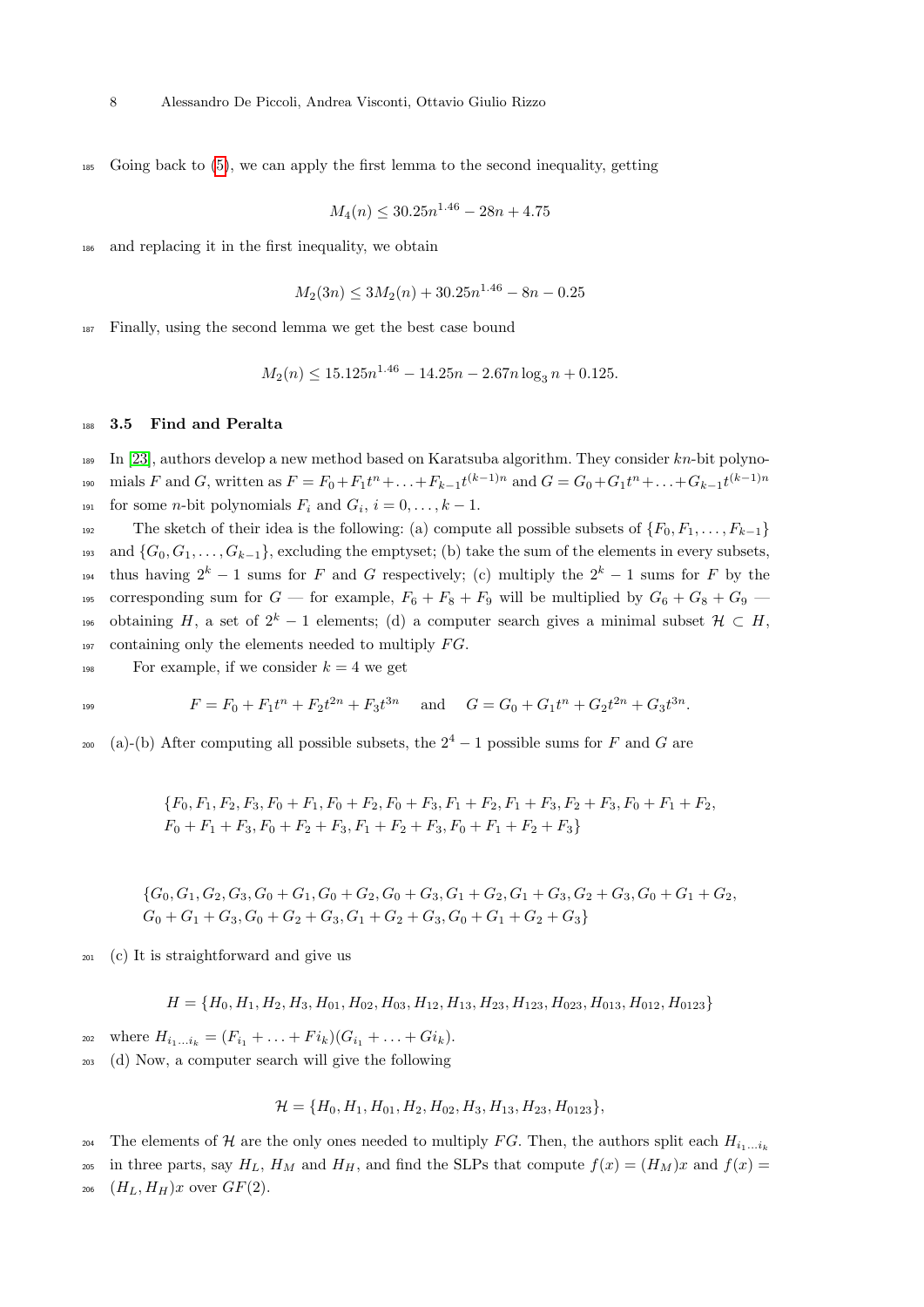207 Calling  $M_\wedge(\mathcal{C})$  the cardinality of  $\mathcal{H}$ ,  $s(T)$  the number of operations needed to compute all the sums 208 of the form  $F_{i_1} + \ldots + F_{i_k}$ ,  $s(R)$  the number of operations of a SLP that computes  $f(x) = (H_M)x$ <sup>209</sup> over  $GF(2)$ , and  $s(E)$  the number of operations of a SLP that computes  $f(x) = (H_L, H_H)x$  over  $210$  GF(2), the general estimate for multiplying two kn-bit polynomials will be

$$
M(kn) \le n_\wedge M(n) + 2n \cdot s(T) + (n-1) \cdot s(E) + s(R).
$$

211 Setting  $k = 4, 5, 6, 7, \ldots$ , we get

$$
M(4n) \le 9M(n) + 34n - 12
$$
  
\n
$$
M(5n) \le 13M(n) + 54n - 19
$$
  
\n
$$
M(6n) \le 17M(n) + 85n - 29
$$
  
\n
$$
M(7n) \le 22M(n) + 107n - 33
$$
  
\n... (6)

212 Notice that finding the number of operations of a SLP that computes  $f(x) = (H_M)x$  and  $f(x) =$ 213  $(H_L, H_H)x$  over  $GF(2)$  may require heavy use of HW resources.

## <span id="page-8-0"></span><sup>214</sup> 4 Our contribution

<sup>215</sup> In this section, we define a more efficient algorithm rearranging the order of operations and improve <sup>216</sup> the general complexity through best case bounds. In the sequel, we will denote these two approaches  $_{217}$  with (I) and (II) respectively.

#### <sup>218</sup> 4.1 Improvements of Two-level Seven-way (I)

<sup>219</sup> We can now give an improvement of the preceding algorithm for higher degrees. In fact, we consider <sup>220</sup> polynomials of 8n bits and apply the same technique of the Two-level Seven-way Recursion. We  $_{221}$  can collect  $t^{4n}$ , apply the Refined Karatsuba and apply Two-level Seven-way Recursion for inner 222 multiplication. We will call the following algorithm Three-level Recursion.

$$
\left(\sum_{i=0}^{7} t^{in} F_i\right) \left(\sum_{i=0}^{7} t^{in} G_i\right)
$$
\n
$$
= \left(\sum_{i=0}^{3} t^{in} F_i + t^{4n} \sum_{i=0}^{3} t^{in} F_{i+4}\right) \left(\sum_{i=0}^{3} t^{in} G_i + t^{4n} \sum_{i=0}^{3} t^{in} G_{i+4}\right)
$$
\n
$$
= (1 + t^{4n}) \left(\left(\sum_{i=0}^{3} t^{in} F_i\right) \left(\sum_{i=0}^{3} t^{in} G_i\right) + t^{4n} \left(\sum_{i=0}^{3} t^{in} F_{i+4}\right) \left(\sum_{i=0}^{3} t^{in} G_{i+4}\right)\right) + t^{4n} \left(\sum_{i=0}^{3} t^{in} F_i + \sum_{i=0}^{3} t^{in} F_{i+4}\right) \left(\sum_{i=0}^{3} t^{in} G_i + \sum_{i=0}^{3} t^{in} G_{i+4}\right)
$$
\n
$$
= (1 + t^{4n}) \left(\left(\sum_{i=0}^{3} t^{in} F_i\right) \left(\sum_{i=0}^{3} t^{in} G_i\right) + t^{4n} \left(\sum_{i=0}^{3} t^{in} F_{i+4}\right) \left(\sum_{i=0}^{3} t^{in} G_{i+4}\right)\right) + t^{4n} \left(\sum_{i=0}^{3} t^{in} (F_i + F_{i+4})\right) \left(\sum_{i=0}^{3} t^{in} (G_i + G_{i+4})\right)
$$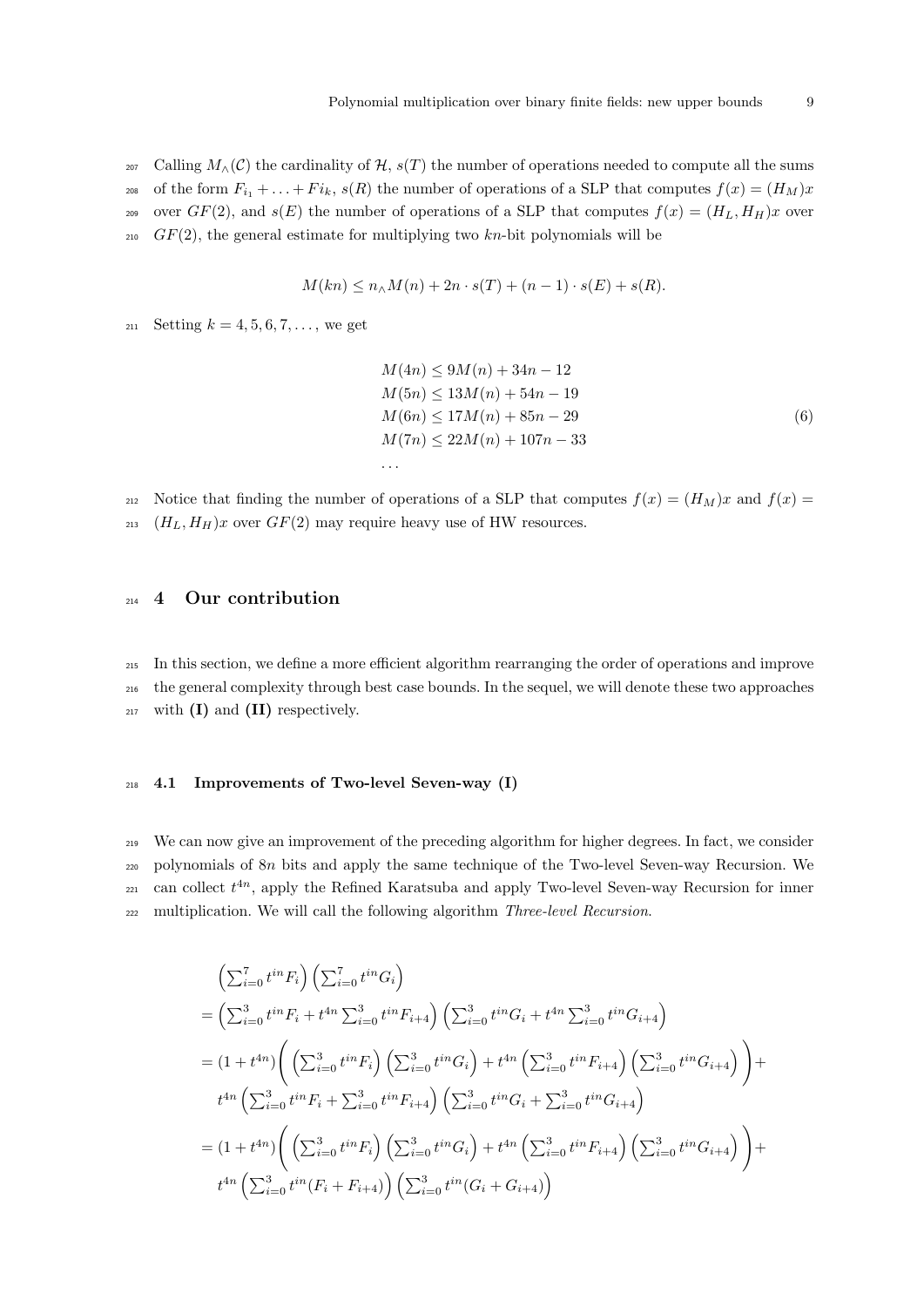$$
= (1 + t^{4n}) \Bigg( (1 + t^{2n}) \Bigg( (1 + t^n) \Big( \sum_{i=0}^7 t^{in} F_i G_i \Big) +
$$
  

$$
\sum_{j=0}^3 t^{(2j+1)n} (F_{2j} + F_{2j+1}) (G_{2j} + G_{2j+1}) \Bigg) +
$$
  

$$
+ t^{2n} (F_0 + F_2 + (F_1 + F_3) t^n) (G_0 + G_2 + (G_1 + G_3) t^n) +
$$
  

$$
+ t^{6n} (F_4 + F_6 + (F_5 + F_7) t^n) (G_4 + G_6 + (G_5 + G_7) t^n) \Bigg) +
$$
  

$$
t^{4n} \Big( \sum_{i=0}^3 t^{in} (F_i + F_{i+4}) \Big) \Big( \sum_{i=0}^3 t^{in} (G_i + G_{i+4}) \Bigg)
$$

223 The cost evaluation for polynomials with  $7n + k$  coefficients, assuming  $n/2 \leq k \leq n$ , is

$$
-7M(n): \text{multiplication } F_i G_i, \text{ for } i = 0, ..., 6
$$
\n
$$
- M(k): \text{multiplication } F_7 \text{ by } G_7
$$
\n
$$
-7(n-1): \text{ sum } S_1 = \sum_{i=0}^7 t^{in} F_i G_i
$$
\n
$$
-6n + 2k - 1: \text{ sum } S_2 = (1 + t^n)S_1
$$
\n
$$
-3(2n + M(n)): \text{multiplication } (F_{2j} + F_{2j+1})(G_{2j} + G_{2j+1}), \text{ for } j = 0, 1, 2
$$
\n
$$
-2k + M(n): \text{multiplication } (F_6 + F_7)(G_6 + G_7)
$$
\n
$$
-4(2n - 1): \text{ sum } S_3 = S_2 + \sum_{j=0}^3 t^{(2j+1)n} (F_{2j} + F_{2j+1})(G_{2j} + G_{2j+1})
$$
\n
$$
-6n + 2k - 1: \text{ sum } S_4 = (1 + t^{2n})S_3
$$
\n
$$
-4n + M(2n): \text{multiplication } S_5 = (F_0 + F_2 + (F_1 + F_3)t^n)(G_0 + G_2 + (G_1 + G_3)t^n)
$$
\n
$$
-2n + 2k + M(2n): \text{multiplication } S_6 = (F_4 + F_6 + (F_5 + F_7)t^n)(G_4 + G_6 + (G_5 + G_7)t^n)
$$
\n
$$
-2(4n - 1): \text{ sum } S_7 = S_4 + t^{2n}S_5 + t^{6n}S_6
$$
\n
$$
-6n + 2k - 1: \text{ sum } S_8 = (1 + t^{4n})S_7
$$
\n
$$
-6n + 2k + M(4n): \text{multiplication } S_9 = (\sum_{i=0}^3 t^{in}(F_i + F_{i+4})) (\sum_{i=0}^3 t^{in}(G_i + G_{i+4}))
$$
\n
$$
-8n - 1: \text{ sum } S_8 + t^{4n}S_9
$$

Hence, summing all the costs, we get

$$
M(7n+k) \le M(4n) + 2M(2n) + 11M(n) + M(k) + 67n + 12k - 17 \qquad n/2 \le k \le n
$$

238 One could continue in the same fashion of the *Three-level*, consider polynomials of  $2<sup>k</sup>n$  bits, collect <sup>239</sup>  $t^{2^{k-1}n}$ , apply the *Refined Karatsuba* and the "k-1"-level *Recursion*. We are going to see that this <sup>240</sup> is not a totally right way.

<sup>241</sup> We want to see which kind of improvements are given from algorithms of the Section [3.3.](#page-4-1) They  $242$  are of two types: the best case bound (for n large enough) and concrete (only on low degree). <sup>243</sup> Lemma [1](#page-6-1) will help us to state the best case bounds.

<sup>244</sup> If we go back to the recursion [\(2\)](#page-4-2), we see that, when k is equal to n, it could be rewritten as

<span id="page-9-0"></span>
$$
M(2n) \le 3M(n) + 7n - 3\tag{7}
$$

<sup>245</sup> so, also as

$$
M(n) \le 3M(n/2) + \frac{7}{2}n - 3.
$$

<sup>246</sup> We can now apply Lemma [1,](#page-6-1) finding

$$
M(n) \le 6.5n^{\log_2 3} - 7n + 1.5
$$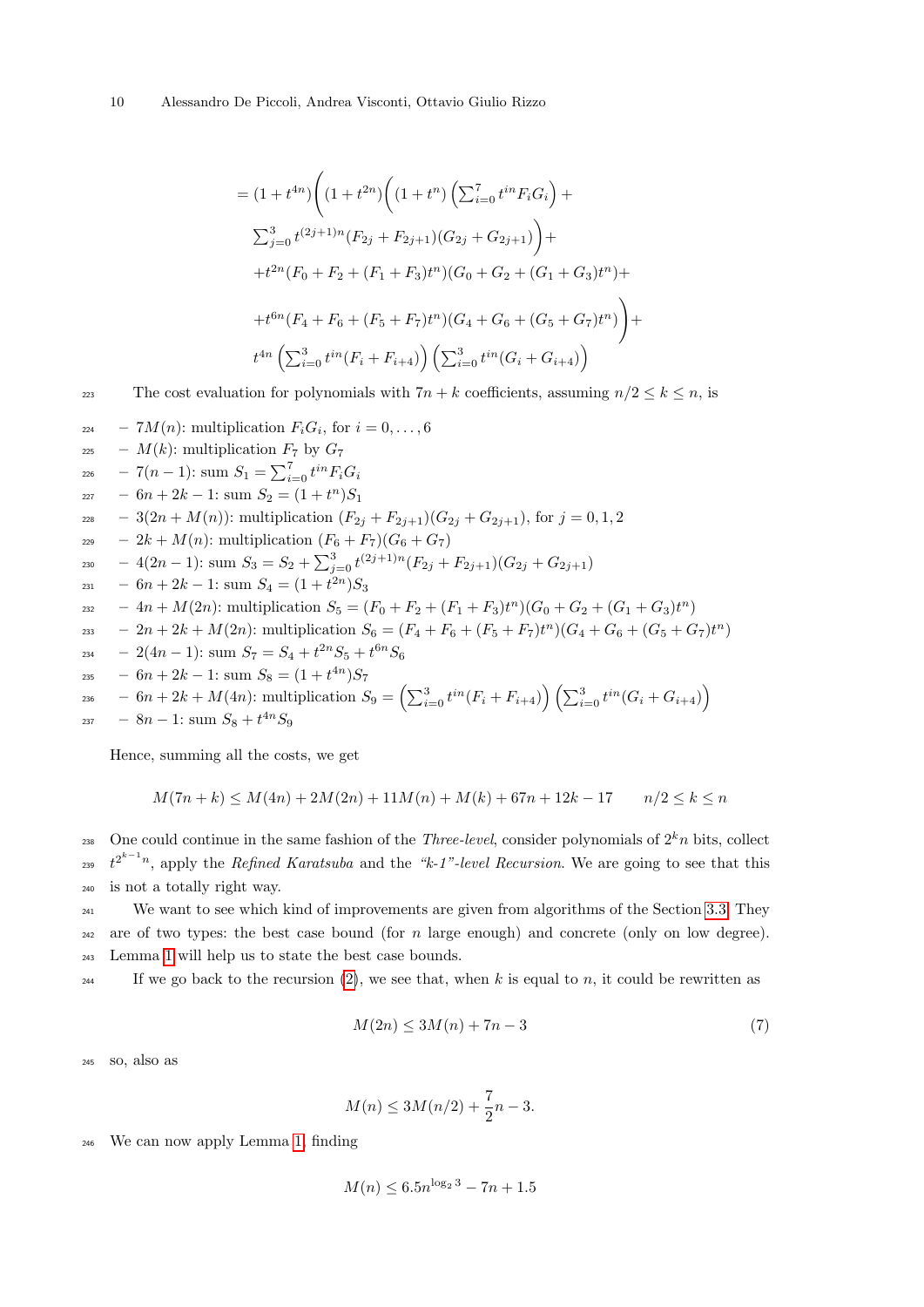<sup>247</sup> What about [\(3\)](#page-5-1)? If we state  $k = n$ , we get

$$
M(4n) \le M(2n) + 6M(n) + 27n - 8
$$

<sup>248</sup> so, we cannot apply Lemma [1,](#page-6-1) but if we substitute  $M(2n)$  with the recursion formula [\(7\)](#page-9-0), we find

<span id="page-10-0"></span>
$$
M(4n) \le 9M(n) + 34n - 11\tag{8}
$$

<sup>249</sup> finally, we obtain

$$
M(n) \le 6.43n^{\log_2 3} - 6.8n + 1.38
$$

250 Notice that  $(8)$  is not the best known, in fact, in [\[23\]](#page-19-22) we can find

<span id="page-10-1"></span>
$$
M(4n) \le 9M(n) + 34n - 12\tag{9}
$$

<sup>251</sup> so, for higher levels of recursion we will use [\(9\)](#page-10-1) instead of [\(8\)](#page-10-0).

<sup>252</sup> To enable an easy comparison of different algorithms, in Table [1](#page-10-2) we present the the best case

<sup>253</sup> bounds. Notice that the first and the third coefficients of each estimation are decreasing, instead <sup>254</sup> the second one is growing.

| Algorithm               | Best case bound                                                                 | Number of bits |
|-------------------------|---------------------------------------------------------------------------------|----------------|
| $[5] Refined$ Karatsuba | $\sqrt{M(n) \leq 6.50n^{\log_2 3} - 7.00n + 1.50} = 2^x$                        |                |
|                         | $[5] Two-level Seven-way   M(n) \leq 6.43n^{\log_2 3} - 6.80n + 1.38   n = 4^x$ |                |
| $[23]$ 4-way split      | $M(n) \leq 6.30n^{\log_2 3} - 6.80n + 1.50 n = 4^x$                             |                |
| <i>Three-level</i>      | $M(n) \leq 6.34n^{\log_2 3} - 6.68n + 1.35 n = 8^x$                             |                |
| <i>Four-level</i>       | $M(n) \leq 6.30n^{\log_2 3} - 6.62n + 1.31 \mid n = 16^x$                       |                |
| <i>Five-level</i>       | $M(n) \leq 6.28n^{\log_2 3} - 6.57n + 1.30\overline{n} = 32^x$                  |                |

<span id="page-10-2"></span>Table 1. Best case bounds: comparison of different algorithms

<sup>255</sup> By exploiting the recursion formulae, we can also improve the cost of the multiplication between <sup>256</sup> two polynomials of low degree (see Table [2\)](#page-11-0).

### <span id="page-10-3"></span> $257$  4.2 Product in finite fields: general case (II)

258 There are several approaches that can be adopted to multiply two polynomials, say  $F$  and  $G$ , in an <sup>259</sup> efficient way. In this section we provide a new one. In doing so, we make some useful assumptions.  $260$  We take d a non negative integer and the factors  $F$  and  $G$  of the form

$$
F(t) = \sum_{i=0}^{2^{d-1}} F_i(t) t^{in} \quad \text{with } F_i \in \mathbb{F}_2[t], \ \deg F_i \le n-1
$$

261 In order to simplify notation, given a factor  $F(t)$  of the above form, we define

$$
\widetilde{F}(x) = \sum_{i=0}^{2^{d-1}} F_i(t)x^i
$$

<sup>262</sup> We are now ready to suggest a new efficient algorithm.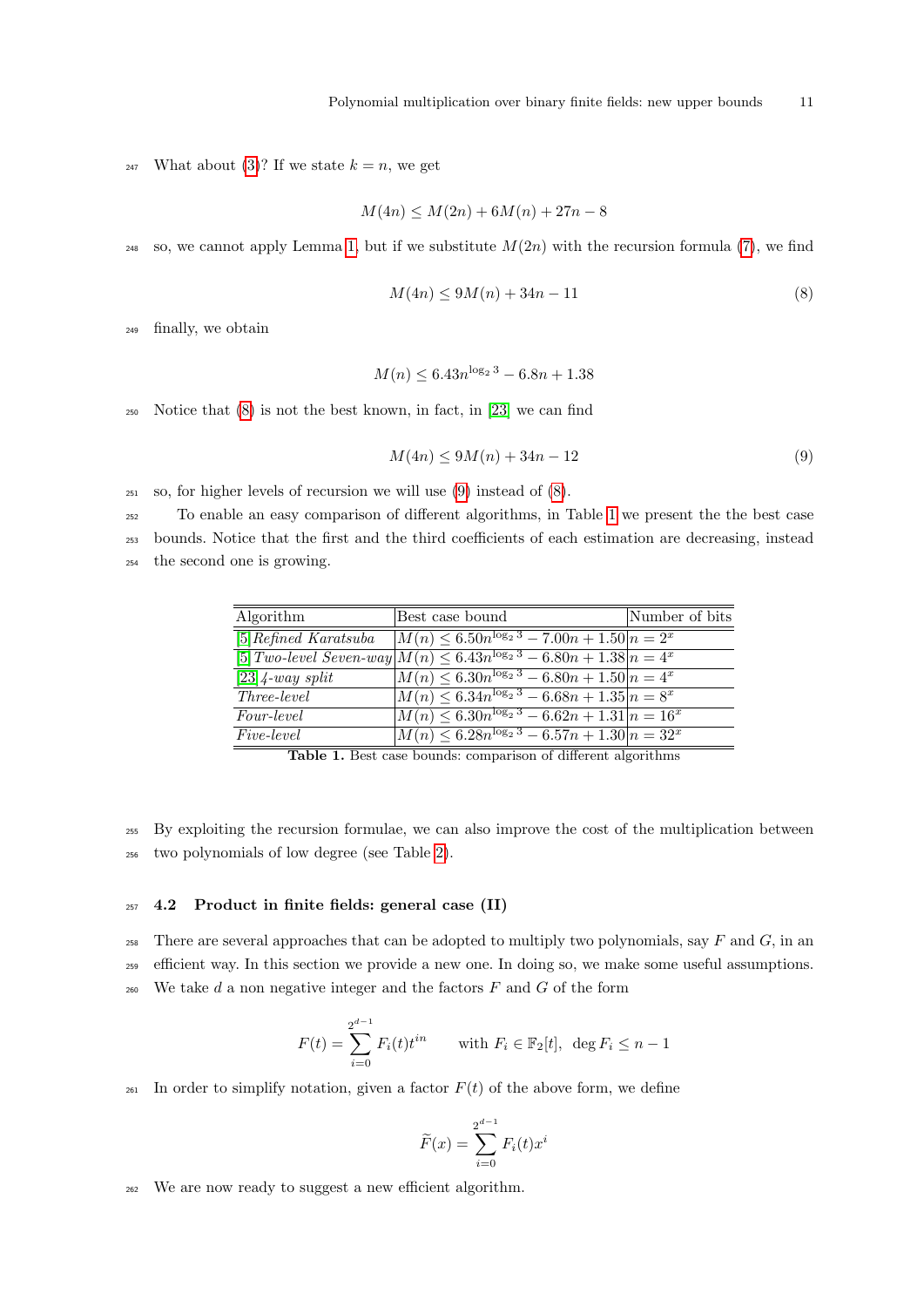| $\boldsymbol{n}$ | Best known Our |       |          | Gates Depth | Depth of our Depth Algorithm                            |                |          |
|------------------|----------------|-------|----------|-------------|---------------------------------------------------------|----------------|----------|
|                  |                |       |          |             | contribution gained best known contribution gained used |                |          |
| $\overline{24}$  | 702 12         | 697   | 5        | 10          | 9                                                       |                | $3$ -lev |
| 32               | 1156 [12]      | 1148  | 8        | 11          | 10                                                      |                | $3$ -lev |
| 40               | 1703 [23]      | 1700  | 3        | 14          | 13                                                      |                | $3$ -lev |
| 47               | 2228 [23]      | 2214  | 14       | 13          | 11                                                      | $\overline{2}$ | $4$ -lev |
| 48               | 2259 [23]      | 2238  | 21       | 13          | 11                                                      | $\overline{2}$ | $4$ -lev |
| 63               | 3626 [23]      | 3612  | 14       | 14          | 12                                                      | $\overline{2}$ | $4$ -lev |
| 64               | 3673 [23]      | 3640  | 23       | 13          | 12                                                      |                | $4$ -lev |
| 72               | 4510 [23]      | 4510  | $\theta$ | 25          | 15                                                      | 10             | $3$ -lev |
| 79               | 5329 [23]      | 5313  | 16       | 16          | 15                                                      |                | $4$ -lev |
| 80               | 5366 [23]      | 5345  | 21       | 16          | 15                                                      |                | $4$ -lev |
| 95               | 7073 [23]      | 6978  | 95       | 15          | 13                                                      | $\overline{2}$ | $5$ -lev |
| 96               | 7110 [23]      | 7006  | 104      | 16          | 13                                                      | 3              | $5$ -lev |
|                  | 120 10438 5    | 10294 | 144      | 130         | 17                                                      | 113            | $3$ -lev |
|                  | 127 11447 5    | 11277 | 170      | 17          | 14                                                      | 3              | $5$ -lev |
|                  | 128 11466 [12] | 11309 | 157      | 16          | 14                                                      | $\overline{2}$ | $5$ -lev |

<span id="page-11-0"></span>

Let's start with an observation. There is an interesting connection between  $x^{2^d} + x$  and Lagrange <sup>264</sup> polynomials. Indeed, we can prove the following three equalities:

265 1. 
$$
l_0(x) = \frac{x^{2^d} + x}{x} = x^{2^d - 1} + 1
$$
  
\n266 2.  $l_{\alpha^i}(x) = \frac{x^{2^d} + x}{x + \alpha^i}$   $i = 0, 1, ..., 2^d - 2$   
\n267 3.  $l_{\infty} = x^{2^d} + x = x(x^{2^d - 1} + 1) = x \cdot l_0(x)$ 

<sup>268</sup> We now rewrite the interpolation law as follows:

$$
\widetilde{H}(x) = \widetilde{H}(0) \cdot l_0(x) + \sum_{i=0}^{2^d - 2} \widetilde{H}(\alpha^i) \cdot l_{\alpha^i}(x) + \widetilde{H}(\infty) \cdot l_{\infty}(x)
$$
\n
$$
\widetilde{H}(x) = \widetilde{H}(0) \cdot l_0(x) + \sum_{i=0}^{2^d - 2} \widetilde{H}(\alpha^i) \cdot l_{\alpha^i}(x) + x \widetilde{H}(\infty) \cdot l_0(x)
$$
\n
$$
\widetilde{H}(x) = \widetilde{H}(0) \cdot (1 + x^{2^d - 1}) + \sum_{i=0}^{2^d - 2} \widetilde{H}(\alpha^i) \frac{x^{2^d} + x}{x + \alpha^i} + x \widetilde{H}(\infty) \cdot (1 + x^{2^d - 1})
$$
\n
$$
\widetilde{H}(x) = (1 + x^{2^d - 1})(\widetilde{H}(0) + x \widetilde{H}(\infty)) + \sum_{i=0}^{2^d - 2} \widetilde{H}(\alpha^i) \frac{x^{2^d} + x}{x^d}
$$
\n(10)

269

<span id="page-11-1"></span>
$$
\widetilde{H}(x) = (1 + x^{2^d - 1})(\widetilde{H}(0) + x\widetilde{H}(\infty)) + \sum_{i=0}^{2^d - 2} \widetilde{H}(\alpha^i) \frac{x^{2^d} + x}{x + \alpha^i}
$$
\n(10)

270 Notice that fractions  $\frac{x^{2^d}+x}{x+\alpha^i}$  of Equation [\(10\)](#page-11-1) are Lagrange polynomials of  $\mathbb{F}_{2^d}^{\times}$ . Using the naive <sup>271</sup> division algorithm, we obtain

<span id="page-11-2"></span>
$$
l_{\alpha^{i}}(x) = \frac{x^{2^{d}} + x}{x + \alpha^{i}} = \sum_{j=1}^{2^{d}-1} (\alpha^{i})^{(j-1)} x^{2^{d}-j}
$$
(11)

<sup>272</sup> and replacing Equation [\(11\)](#page-11-2) in [\(10\)](#page-11-1), we get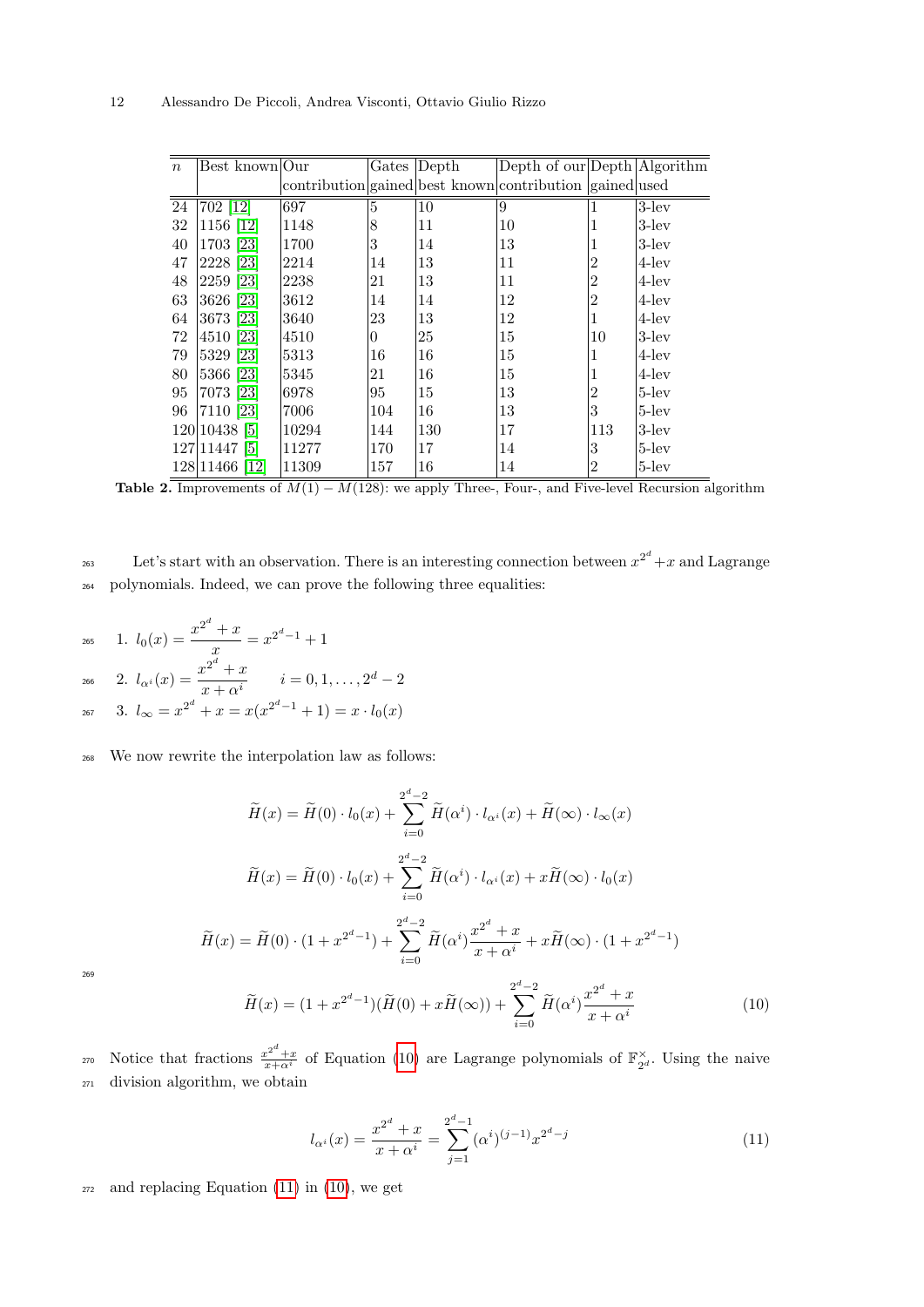<span id="page-12-0"></span>
$$
\widetilde{H}(x) = (1 + x^{2^d - 1})(\widetilde{H}(0) + x\widetilde{H}(\infty)) + \sum_{i=0}^{2^d - 2} \widetilde{H}(\alpha^i) \sum_{j=1}^{2^d - 1} \alpha^{i(j-1)} x^{2^d - j}
$$
\n
$$
\widetilde{H}(x) = \underbrace{(1 + x^{2^d - 1})(\widetilde{H}(0) + x\widetilde{H}(\infty))}_{SA} + \underbrace{\sum_{j=1}^{2^d - 1} \left(\sum_{i=0}^{2^d - 2} \alpha^{i(j-1)} \widetilde{H}(\alpha^i)\right) x^{2^d - j}}_{S_B} \tag{12}
$$

- <sup>273</sup> We will now discuss the costs of this algorithm.
- Consider  $S_A$ : it will always be the same in every field  $\mathbb{F}_{2^d}$ . The cost of the operations in  $S_A$  is:
- <sup>275</sup>  $M_2(n)$ : multiplication  $H(0) = F_0G_0$ <sup>276</sup> -  $M_2(n)$ : multiplication  $H(\infty) = F_{2^{d-1}}G_{2^{d-1}}$  $277 - n - 1$ : sum  $\widetilde{H}(0) + x\widetilde{H}(\infty)$ 278 – 0: sum  $(1+x^{2^d-1})(\widetilde{H}(0)+x\widetilde{H}(\infty))$

279 The last estimate holds only for  $d \neq 1$ , otherwise polynomials  $\widetilde{H}(0)+x\widetilde{H}(\infty)$  and  $x(\widetilde{H}(0)+x\widetilde{H}(\infty))$ 280 overlap on some bits and it becomes  $2n - 1$ .

Consider now the sum  $S_A + S_B$ . The degree of  $S_A$  is  $(2<sup>d</sup> + 2)n - 2$ , but its structure lacks many  $282$  powers. Indeed,  $S_A$  is a polynomial that has two parts, the first with powers whose degrees are <sup>283</sup> running from 0 to 3n – 2, the second from  $(2<sup>d</sup> - 1)n$  to  $(2<sup>d</sup> + 2)n - 2$ . This is very useful because <sup>284</sup> S<sub>B</sub> has powers with degrees from n to  $(2^d + 1)n - 2$ , so, S<sub>A</sub> and S<sub>B</sub> overlaps only in two parts. 285 The first in  $(3n-2)-n+1=2n-1$  bits and the second in  $(2^d+1)n-2-(2^d-1)n+1=2n-1$ . <sup>286</sup> Since the cost of  $S_A + S_B$  does not depend on the field, it is

$$
287 - 4n - 2: sum H(t) = S_A + S_B
$$

 $F_{288}$  Finally, consider the sums in  $S_B$ . Supposing that the internal summation has been computed, the external one is conducted over  $2^d - 1$  polynomials. These polynomials have powers from cn to <sup>290</sup>  $cn + 2n - 2$ , with  $c = 1, ..., 2<sup>d</sup> - 1$  and each one overlaps the following on  $n - 1$  bit. Therefore, the <sup>291</sup> cost of the external sum in  $S_B$  is

$$
_{292} \, - (2^d - 2)(n - 1) \, \text{sum } S_1 x + S_2 x^2 + \dots + S_{2^d - 1} x^{2^d - 1}
$$

293 We are left to compute the internal sums in  $S_B$ . We will show that we do not need to compute all 294  $\widetilde{H}(\alpha^i)$ .

Firstly, we start with showing that if  $i = 2^q i'$  for some q, then there will be a connection between 296 the coefficients of  $\widetilde{H}(\alpha^i)$  and  $\widetilde{H}(\alpha^{i'})$ .

297 **Theorem 1.** If we take integers i and i' such that  $i' = 2^{q_i}$  for some q, then we can express the  $\text{coefficients of } \widetilde{H}(\alpha^{i'}) \text{ as a linear combination of the coefficients of } \widetilde{H}(\alpha^{i}).$ 

<sup>299</sup> Proof. We have

$$
\widetilde{H}(\alpha^i) = \widetilde{F}(\alpha^i) \cdot \widetilde{G}(\alpha^i) = \sum_{j=0}^{2^{d-1}} F_j \alpha^{ij} \sum_{k=0}^{2^{d-1}} G_k \alpha^{ik} = \sum_{l=0}^{2^d} \left( \sum_{\substack{j+k=l \ 0 \le j,k \le 2^{d-1}}} F_j G_k \right) (\alpha^i)^l.
$$

We define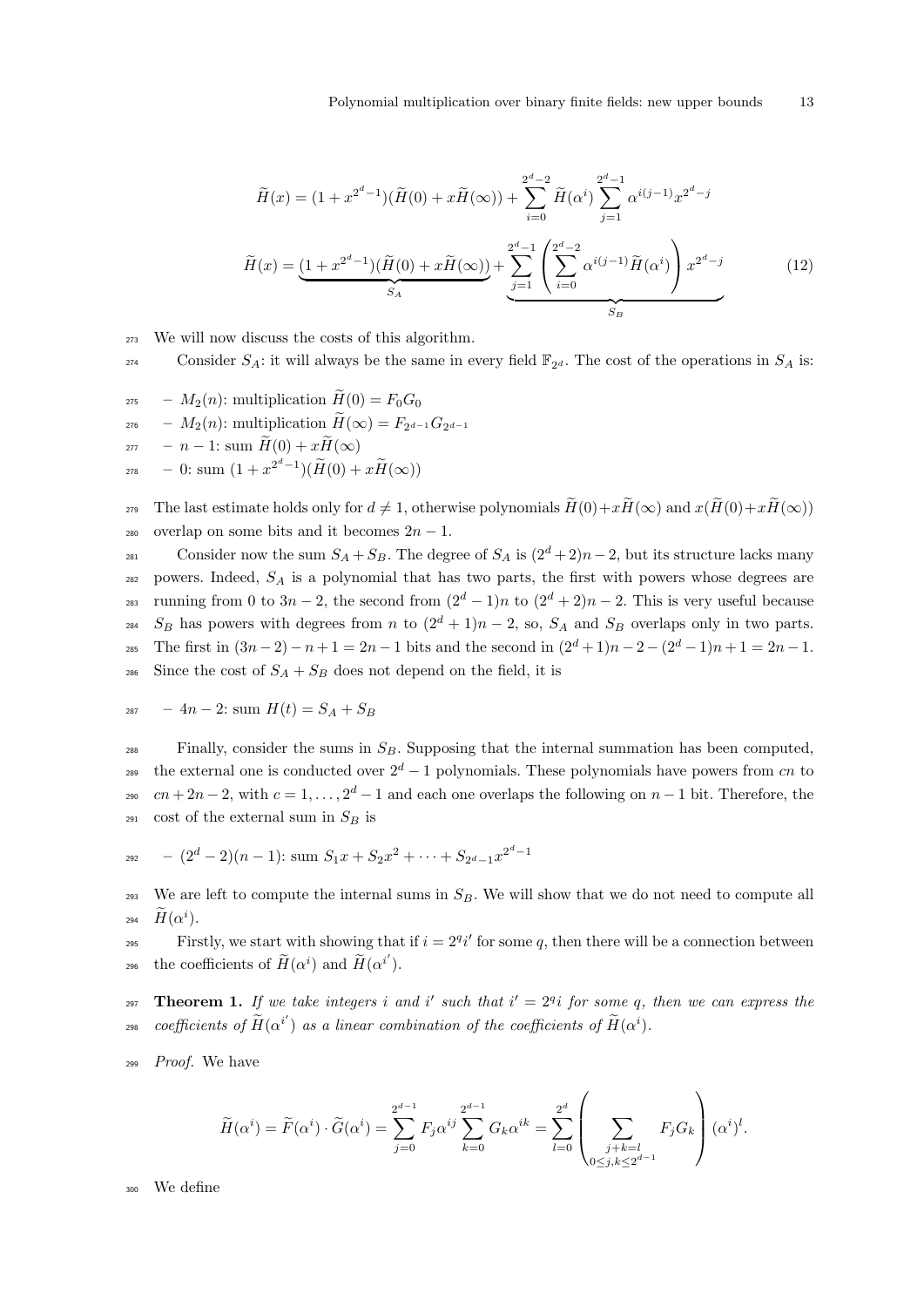14 Alessandro De Piccoli, Andrea Visconti, Ottavio Giulio Rizzo

$$
H_l = \sum_{\substack{j+k=l \ 0 \le j,k \le 2^{d-1}}} F_j G_k
$$

<sup>301</sup> thus

<span id="page-13-1"></span>
$$
\widetilde{H}(\alpha^i) = \sum_{l=0}^{2^d} H_l \alpha^{il} \tag{13}
$$

302 Remember that the field  $\mathbb{F}_{2^d}$  can be viewed as vector space over  $\mathbb{F}_2$ . So, we can write every power 303 of  $\alpha$  as a linear combination of the elements of the basis  $\{1, \alpha, \alpha^2, \ldots, \alpha^{d-1}\}\$ 

<span id="page-13-0"></span>
$$
\alpha^{il} = \sum_{b=0}^{d-1} c_{b,il} \alpha^b \tag{14}
$$

<sup>304</sup> and substitute [\(14\)](#page-13-0) in [\(13\)](#page-13-1), getting

$$
\widetilde{H}(\alpha^i) = \sum_{l=0}^{2^d} H_l \sum_{b=0}^{d-1} c_{b,il} \alpha^b = \sum_{b=0}^{d-1} \left( \sum_{l=0}^{2^d} H_l c_{b,il} \right) \alpha^b
$$

305 Take now  $H(\alpha^{iw})$  with  $w > 1$ , from [\(14\)](#page-13-0) we have

$$
\alpha^{ilw} = (\alpha^{il})^w = \left(\sum_{b=0}^{d-1} c_{b,il} \alpha^b\right)^w.
$$

306 In order to write coefficients of  $H(\alpha^{iw})$  as linear combinations of the coefficients of  $H(\alpha^i)$ , we need <sup>307</sup> the following equality:

<span id="page-13-2"></span>
$$
\left(\sum_{b=0}^{d-1} c_{b,il} \alpha^b\right)^w = \sum_{b=0}^{d-1} c_{b,il} \alpha^{bw} \tag{15}
$$

<sup>308</sup> Suppose it holds, then

$$
\widetilde{H}(\alpha^{iw}) = \sum_{l=0}^{2^d} H_l \left( \sum_{b=0}^{d-1} c_{b,il} \alpha^b \right)^w = \sum_{l=0}^{2^d} H_l \sum_{b=0}^{d-1} c_{b,il} \alpha^{bw} = \sum_{b=0}^{d-1} \left( \sum_{l=0}^{2^d} H_l c_{b,il} \right) \alpha^{bw}.
$$

<sup>309</sup> Finally, using [\(14\)](#page-13-0), we obtain

$$
\widetilde{H}(\alpha^{iw}) = \sum_{b=0}^{d-1} \left( \sum_{l=0}^{2^d} H_l c_{b,il} \right) \alpha^{bw} = \sum_{b=0}^{d-1} \left( \sum_{l=0}^{2^d} H_l c_{b,il} \right) \sum_{t=0}^{d-1} c_{t,bw} \alpha^t =
$$
\n
$$
= \sum_{t=0}^{d-1} \left( \sum_{b=0}^{d-1} c_{t,bw} \left( \sum_{l=0}^{2^d} H_l c_{b,il} \right) \right) \alpha^t
$$

 $Let's go back to (15):$  $Let's go back to (15):$  $Let's go back to (15):$  since we are in characteristic two, the equality holds when  $w = 2<sup>q</sup>$ , for some  $311 \, q.$ 

Secondly, we have to remember that  $\alpha^{2^d} = \alpha$ . So, for every  $\widetilde{H}(\alpha^i)$ , with  $i \not\equiv 0 \mod 2^d - 1$ , there are at most d different evaluations of  $\tilde{H}$  that can be computed with  $\tilde{H}(\alpha^i)$ . They are the following <sup>314</sup> set: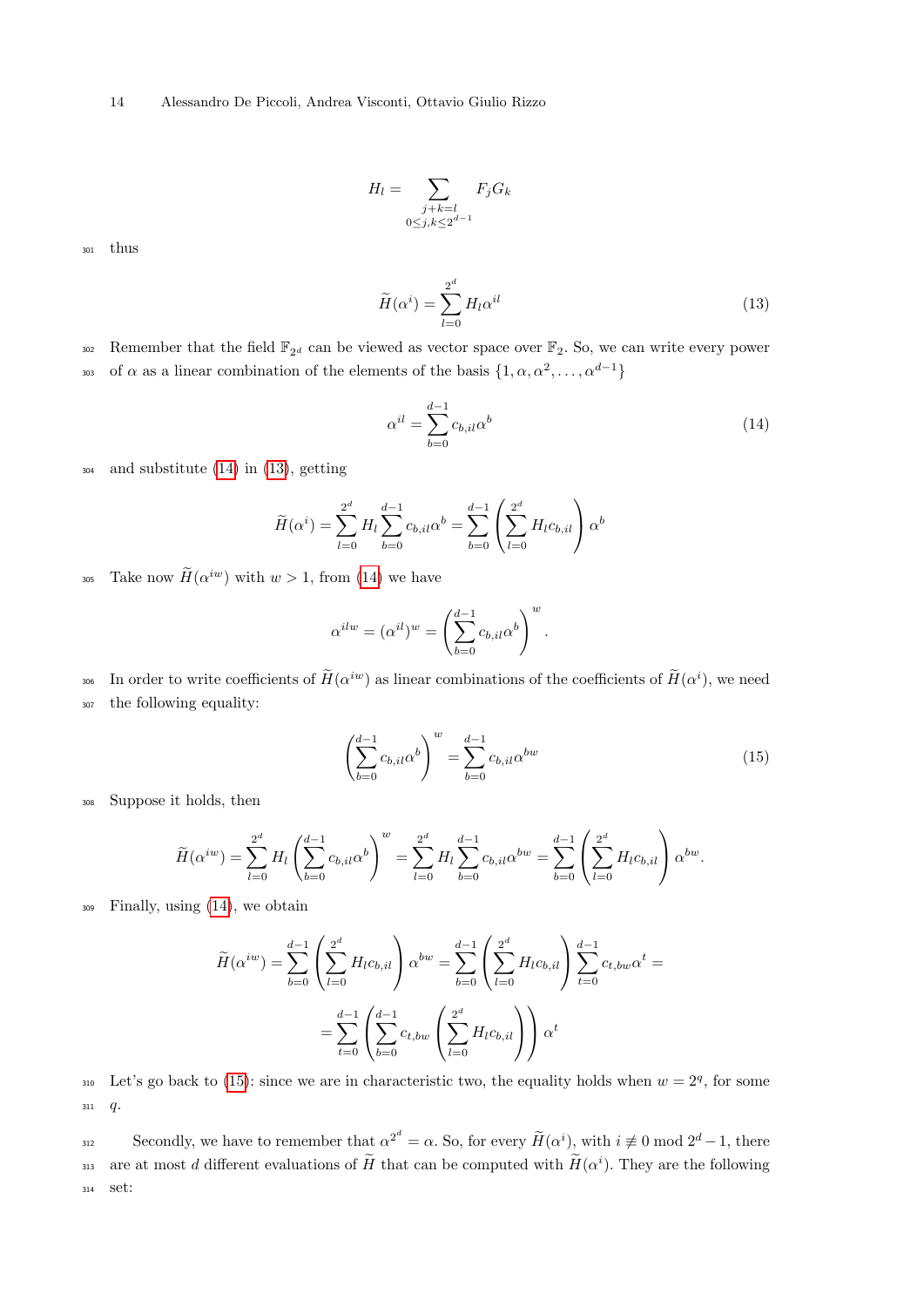$$
P_i = \{ \widetilde{H}(\alpha^{i}), \widetilde{H}(\alpha^{2i}), \widetilde{H}(\alpha^{2^{i}}), \dots, \widetilde{H}(\alpha^{2^{d-1}i}) \}
$$

315 We can count the number of  $P_i$  for every algebraic extension of  $\mathbb{F}_2$ , because it depends only on the  $316$  degree d.

<span id="page-14-0"></span>**Theorem 2.** The number of different  $P_i$  is

$$
P = -1 + \frac{1}{d} \sum_{k=0}^{d-1} \gcd(2^k - 1, 2^d - 1)
$$

317 In particular, if  $2^d - 1$  is prime,  $P = (2^d - 2)/d$ .

318 We define an action of the (additive) group  $\mathbb{Z}$  on  $\mathbb{Z}/(2^d-1)\mathbb{Z}$  as  $k \cdot i = 2^k i$ . Since d acts trivially, this action induces an action of  $\mathbb{Z}/d\mathbb{Z}$  on  $\mathbb{Z}/(2^d-1)\mathbb{Z}$ : if  $O(i)$  is the orbit of  $i \in \mathbb{Z}/(2^d-1)\mathbb{Z}$ ,  $B_{i}$  then  $P_i = \{ \widetilde{H}(\alpha^j) : j \in O(i) \}$ . We have a trivial orbit  $O(0) = \{0\}$  which would correspond to the 321 set  $P_0 = \{H(1)\}\$  which we will not count. In order to prove the Theorem [2,](#page-14-0) we need a couple of <sup>322</sup> additional lemmata.

**Lemma 1 (Burnside's Lemma).** If the finite group  $G$  acts on the finite set  $X$ , then the number of orbits is

$$
\frac{1}{\#G}\sum_{g\in G}\#\operatorname{Fix}(g)
$$

- 323 where  $Fix(g) = \{x \in X : g \cdot x = x\}.$
- $324$  *Proof.* See [\[36\]](#page-20-6), chapter 3.

**Lemma 2.** Fix an integer N and let  $x \in \mathbb{Z}/N\mathbb{Z}$ . Then

$$
\#\{y \in \mathbb{Z}/N\mathbb{Z} : xy = 0\} = \gcd(x, N)
$$

*Proof.* Let  $\mathcal{Z} = \{y \in \mathbb{Z}/N\mathbb{Z} : xy = 0\}$ : it is not empty since it includes 0 and it is straightforward to verify that Z is an ideal in  $\mathbb{Z}/N\mathbb{Z}$ , thus  $\mathcal{Z} = \langle d \rangle$  where d is a divisor of N and Z has N/d elements. Let  $D = \gcd(x, N)$ ,  $\nu = N/D$  and define  $\tilde{x}$  as the smallest positive integer such that  $\tilde{x} \equiv x \mod N$ . Since

$$
\nu x = \frac{N}{D} x \equiv N \frac{\tilde{x}}{D} \equiv 0 \mod N
$$

we have that  $\nu \in \mathcal{Z}$ . Viceversa, if  $y \in \mathcal{Z}$  and  $\tilde{y}$  is the smallest positive integer such that  $\tilde{y} \equiv$ y mod N, we have that  $\tilde{y}\tilde{x} = kN$  for some integer  $k \geq 0$ . Thus

$$
\tilde{y}\frac{\tilde{x}}{D} = k\frac{N}{D} = k\nu;
$$
 i.e.,  $\tilde{y}\frac{\tilde{x}}{D} \equiv 0 \mod \nu$ 

325 Since  $\tilde{x}/D$  and  $\nu = N/D$  are relatively prime, this implies  $\tilde{y} \equiv 0 \mod \nu$ , i.e.,  $\nu$  divides  $\tilde{y}$ , thus

- 326  $y \in \langle \nu \rangle$ . This shows that  $\mathcal{Z} = \langle \nu \rangle$ , hence that  $\#\mathcal{Z} = N/\nu = \gcd(x, N)$ .
- 327 Proof (Theorem [2\)](#page-14-0). Fix  $k \in \mathbb{Z}/d\mathbb{Z}$ : we want to compute  $Fix(k) = \{x \in \mathbb{Z}/(2^d-1)\mathbb{Z} : k \cdot x = x\}.$

328 If  $x \in \text{Fix}(k)$  then  $2^k x = x$ , that is  $(2^k - 1)x = 0$ ; and, viceversa, if  $(2^k - 1)x = 0$  then  $k \cdot x = x$ .  $Hence, Fix(k) = \{x \in \mathbb{Z}/(2^d-1)\mathbb{Z} : (2^k-1)x = 0\}$  has, by the previous lemma,  $gcd(2^k-1, 2^d-1)$ 

- <sup>330</sup> elements.
- <sup>331</sup> The thesis now follows from Burnside's Lemma.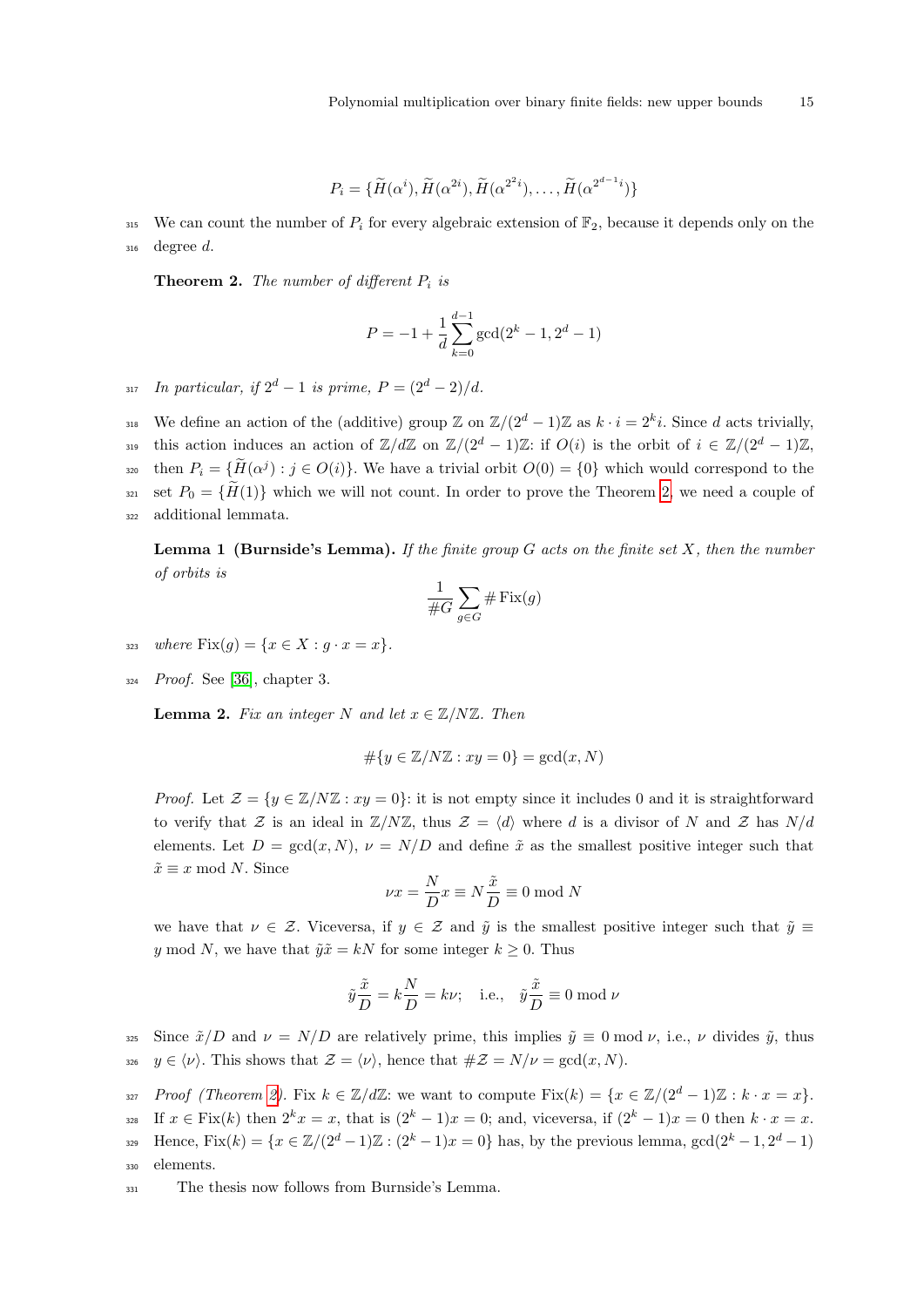<sup>332</sup> Let's sum up the costs of Equation [\(12\)](#page-12-0).

<sup>333</sup> –  $M_2(n)$ : multiplication  $\widetilde{H}(0) = F_0G_0$  $\begin{array}{rcl} \mathcal{A}_{334} & -M_2(n) \colon \text{multiplication } H(\infty) = F_{2^{d-1}} G_{2^{d-1}} \end{array}$ 335 –  $n-1$ : sum  $\widetilde{H}(0) + x\widetilde{H}(\infty)$ 336 – 0: sum  $(1+x^{2^d-1})(\widetilde{H}(0)+x\widetilde{H}(\infty))$  $337 - 4n - 2$ : sum  $H(t) = S_A + S_B$  $- (2<sup>d</sup> – 2)(n – 1): sums S<sub>1</sub>x + S<sub>2</sub>x<sup>2</sup> + ··· + S<sub>2<sup>d</sup> – 1</sub>x<sup>2<sup>d</sup> – 1</sup>$ 338  $\hspace{0.1 cm} \Delta_1 \colon \text{evaluation} \; \widetilde{F}(\alpha^i), \, \widetilde{\tilde{G}}(\alpha^i)$  $_{340}$  –  $M_2(n)$ : multiplication  $H(1)$  $_{341}$  –  $PM_{2^d}(n)$ : multiplications  $H(\alpha^i)$  $_{{}^{342}}$   $- \Delta_{2}$ : sums  $S_{i}, i = 1, \ldots, 2^{d} - 1$ 

343 Some of the previous costs are left blank, in particular  $\Delta_1$  and  $\Delta_2$ , since the evaluation of F, G and the sums  $S_i$  depends on the polynomial used to generate the field  $\mathbb{F}_{2^d}$ . Roughly speaking, we <sup>345</sup> can say that  $\Delta_1 = An$  and  $\Delta_2 = B(2n-1)$ , obtaining the following estimation:

<span id="page-15-1"></span>
$$
M((2^{d-1}+1)n) \le 3M_2(n) + PM_{2d}(n) + \underbrace{(2^d+3+A+2B)}_{Q_1}n + \underbrace{(-1-2^d-B)}_{Q_2}
$$

$$
M((2^{d-1}+1)n) \le 3M_2(n) + PM_{2d}(n) + Q_1n + Q_2
$$
(16)

<sup>346</sup> Now, we want to apply the following result.

<span id="page-15-0"></span>**Result 3** (From Master Theorem) Let a and b be positive real numbers with  $a \geq 1$  and  $b \geq 2$ . Let  $T(n)$  be defined by

$$
T(n) = \begin{cases} aT\left(\left\lceil \frac{n}{b} \right\rceil\right) + f(n) & n > 1 \\ d & n = 1 \end{cases}
$$

<sup>347</sup> Then

- 348 1. if  $f(n) = \Theta(n^c)$  where  $\log_b a < c$ , then  $T(n) = \Theta(n^c) = \Theta(f(n)),$
- <sup>349</sup> 2. if  $f(n) = \Theta(n^c)$  where  $\log_b a = c$ , then  $T(n) = \Theta(n^{\log_b a} \log_b n)$ ,
- 350 3. if  $f(n) = \Theta(n^c)$  where  $\log_b a > c$ , then  $T(n) = \Theta(n^{\log_b a})$ .
- <sup>351</sup> The same results apply with ceilings replaced by floors.
- <sup>352</sup> Proof. See [\[32\]](#page-20-7), Section 5.2.

<sup>353</sup> We cannot apply Theorem [3](#page-15-0) to [\(16\)](#page-15-1) since both  $M_2$  and  $M_{2^d}$  appear: we will have to move <sup>354</sup> everything down to  $\mathbb{F}_2$ -operations.

#### <sup>355</sup> 4.3 Bit operations and asymptotic estimation (II)

<sup>356</sup> As seen in Section [4.2,](#page-10-3) we need to evaluate an  $\mathbb{F}_{2^d}$ -polynomial  $\widetilde{F}$  of degree  $2^d - 1$ . Recall that the <sup>357</sup> field  $\mathbb{F}_{2^d}$  can be seen as an  $\mathbb{F}_2$ -vector space of dimension d. Thus, for all i, we can evaluate  $\widetilde{F}(\alpha^i)$ <sup>358</sup> as follows:

$$
\widetilde{F}(\alpha^i) = \sum_{j=0}^{d-1} F_j \alpha^j \qquad F_j \in \mathbb{F}_2[t]
$$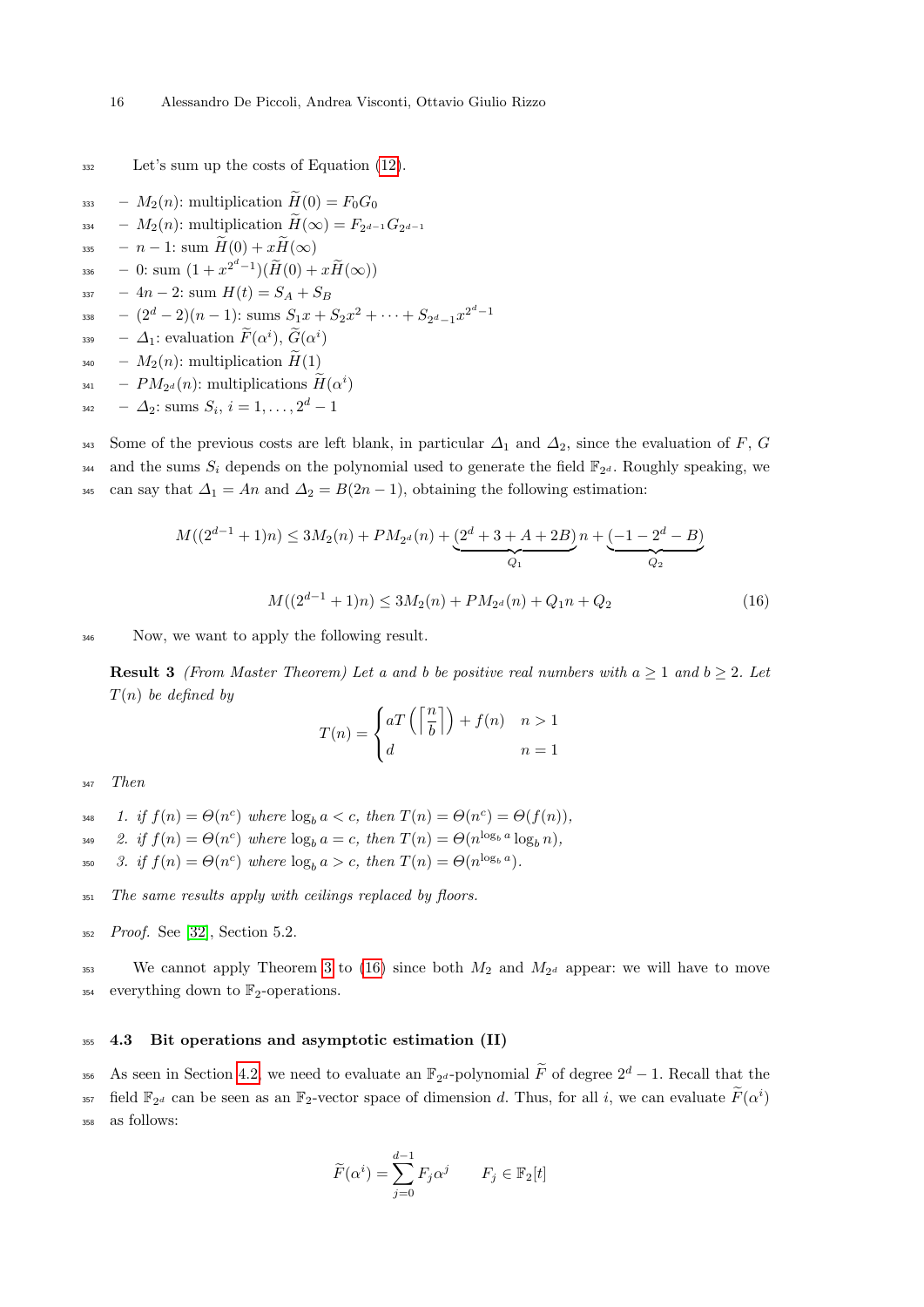359 To compute  $H(\alpha^i)$  we need to multiply the two evaluations of  $\tilde{F}$  and  $\tilde{G}$ .

$$
\widetilde{H}(\alpha^i) = \widetilde{F}(\alpha^i)\widetilde{G}(\alpha^i) = \sum_{j=0}^{d-1} F_j \alpha^j \sum_{k=0}^{d-1} G_k \alpha^k = \sum_{l=0}^{2d-2} \left( \sum_{\substack{j+k=l \ 0 \le j,k \le d-1}} F_j G_k \right) \alpha^l
$$

 $_{360}$  We want now to compute  $H_l$ . We take care only of multiplications. If we look at  $H_l$ , we note that 361 it is formed by the sum of the products between  $F_j$  and  $G_k$  such that  $j + k = l$ . We separate the 362 two cases:  $j = k$  and  $j \neq k$ . If  $j = k$ , we need the multiplication  $F_jG_j$ . If  $j \neq k$ , we need two 363 multiplications, which are  $F_jG_k$  and  $F_kG_j$ . For the latter, we exchange one multiplication with <sup>364</sup> four sums, since char  $\mathbb{F}_{2^d} = 2$  and we have already computed  $F_jG_j$ .

$$
F_j G_k + F_k G_j = (F_j + F_k)(G_j + G_k) + F_j G_j + F_k G_k
$$

<sup>365</sup> The required multiplications are

$$
d + \binom{d}{2} = d + \frac{d(d-1)}{2} = \frac{d^2 + d}{2}.
$$

Now, we can write the estimation for bit calculations over  $\mathbb{F}_{2^d}$ , assuming a generic estimate for the <sup>367</sup> number of bit additions

<span id="page-16-0"></span>
$$
M_{2^d}(n) \le \frac{d^2 + d}{2} M_2(n) + Cn + D \tag{17}
$$

<sup>368</sup> Substituting [\(17\)](#page-16-0) in the estimation [\(16\)](#page-15-1), we obtain a formula which we can apply Theorem [3](#page-15-0) to:

$$
M_2((2^{d-1}+1)n) \le 3M_2(n) + P\left(\frac{d^2+d}{2}M_2(n) + Cn + D\right) + Q_1n + Q_2
$$
  

$$
M_2((2^{d-1}+1)n) \le \left(3 + \frac{P(d^2+d)}{2}\right)M_2(n) + (Q_1 + CP)n + (Q_2 + DP)
$$

<sup>369</sup> Applying the third case of Theorem [3,](#page-15-0) we get:

$$
M_2(n) = \Theta\left(n^E\right)
$$
, where  $E = \frac{\log\left(3 + \frac{P(d^2 + d)}{2}\right)}{\log(2^d + 1)}$ 

370 If we compute the exponent E for  $1 \leq d \leq 20$ , it is not difficult to see that E decreases from 1.58 <sup>371</sup> to 1.17.

## $_{372}$  4.4 Case  $d=2$  (II)

 $373$  Using Equation [\(12\)](#page-12-0), we are able to find a better best case bound than that presented in [\[12\]](#page-19-4) (see <sup>374</sup> CNH 3-way split algorithm (24)). Indeed,

- $_{375}$   $M_2(n)$ : multiplication  $\widetilde{H}(0) = F_0G_0$
- <sup>376</sup>  $M_2(k)$ : multiplication  $\widetilde{H}(\infty) = F_2G_2$
- $377 2k$ : sums  $S_1 = F_0 + F_2$ ,  $S_2 = G_0 + G_2$
- $378 2k$ : sums  $S_3 = F_1 + F_2$ ,  $S_4 = G_1 + G_2$
- $379 2n$ : sums  $S_5 = S_1 + F_1, S_6 = S_2 + G_1$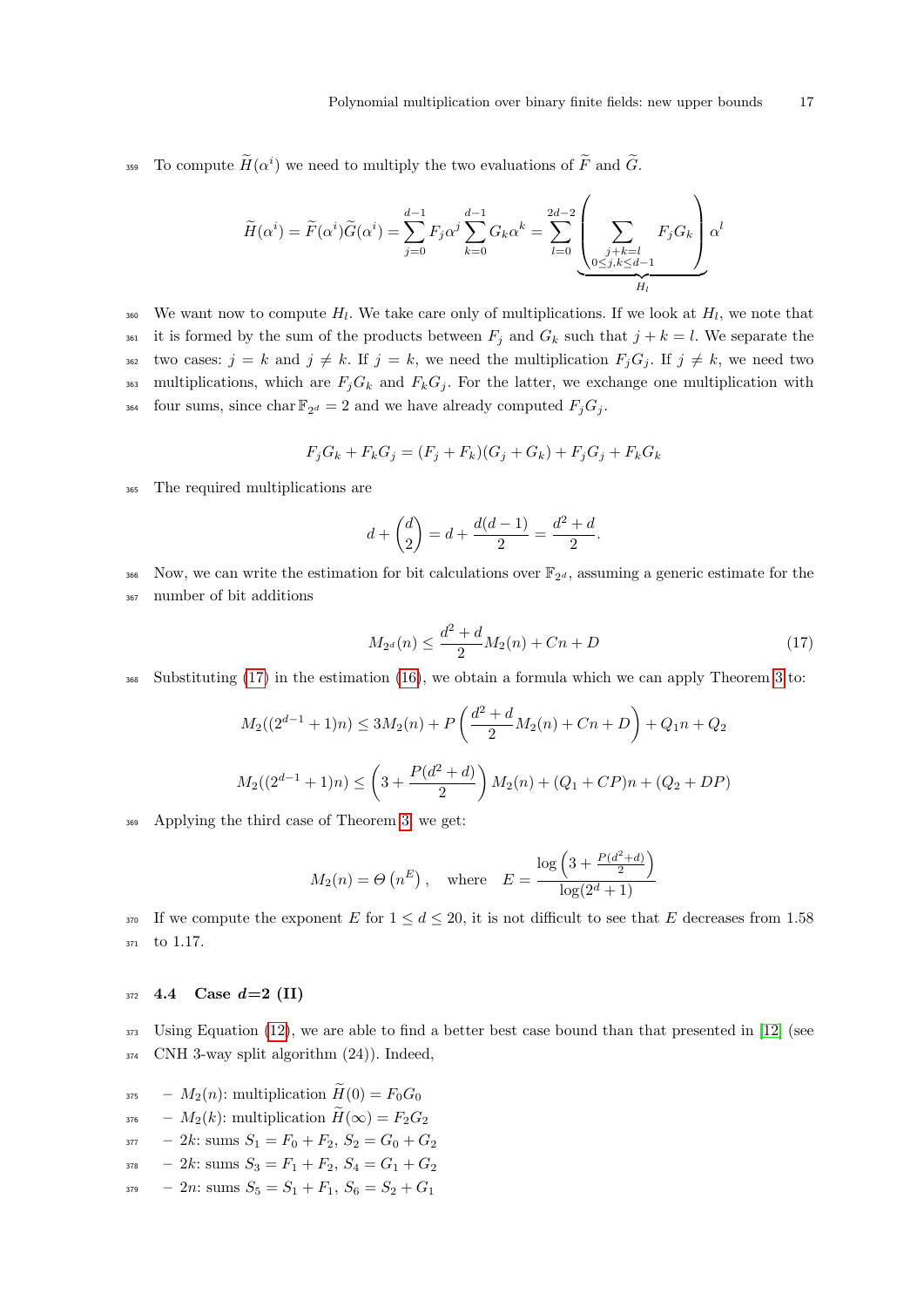- 380 0: multiplications  $P_1 = \alpha S_3$ ,  $P_2 = \alpha S_3$
- $s_{381}$  0: sums  $S_7 = S_1 + P_1$ ,  $S_8 = S_2 + P_2$
- <sup>382</sup>  $M_2(n)$ : multiplication  $H(1) = S_5S_6$
- <sup>383</sup>  $M_4(n)$ : multiplication  $\widetilde{H}(\alpha) = S_7S_8(= C_0 + C_1\alpha)$
- 384 2n 1: sum  $S_9 = \widetilde{H}(1) + C_1$
- 385 2n 1: sum  $S_{10} = S_9 + C_0$
- 386 2n 1: sum  $S_{11} = S_{10} + C_1$
- 387 2(n 1): sums  $S_{12} = S_9 x^3 + S_{10} x^2 + S_{11} x$
- 388 n 1: sum  $S_{13} = \widetilde{H}(0) + x\widetilde{H}(\infty)$
- 0: sum S<sup>14</sup> = (1 + x 3 <sup>389</sup> )S<sup>13</sup>
- 390  $4n-2$ : sum  $H = S_{14} + S_{12}$

<sup>391</sup> Summing all the costs, we obtain

<span id="page-17-0"></span>
$$
\begin{cases} M(2n+k) \le 2M_2(n) + M_2(k) + M_4(n) + 15n + 4k - 8 & n/2 \le k \le n \\ M(3n) \le 3M_2(n) + M_4(n) + 19n - 8 & k = n \end{cases}
$$
(18)

<sup>392</sup> But this is not enough. In order to get the best case bound, we have to compute the costs for the 393 same algorithm that uses polynomials over  $\mathbb{F}_4$ . In this case, we cannot deduce the expression for 394  $\hat{H}(\alpha+1)$  from  $\hat{H}(\alpha)$ . In addition, from equation

$$
\alpha(a_0 + a_1\alpha) = a_1 + (a_0 + a_1)\alpha
$$

395 we have that the cost of the multiplication by  $\alpha$  is 1, and from

$$
(a_0 + a_1 \alpha) + (b_0 + b_1 \alpha) = (a_0 + b_0) + (a_1 + b_1)\alpha
$$

<sup>396</sup> we have that the cost of the sum between two polynomials is doubled. Thus,

- <sup>397</sup>  $M_4(n)$ : multiplication  $\widetilde{H}(0) = F_0G_0$
- <sup>398</sup>  $M_4(n)$ : multiplication  $\widetilde{H}(\infty) = F_2G_2$
- $399 4n: \text{sums } S_1 = F_0 + F_1, S_2 = G_0 + G_1$
- 400 4*n*: sums  $S_3 = F_1 + F_2$ ,  $S_4 = G_1 + G_2$
- $_{401}$  2n: multiplications  $P_1 = \alpha S_3$ ,  $P_2 = \alpha S_4$
- $_{402}$  4*n*: sums  $S_5 = S_1 + P_1$ ,  $S_6 = S_2 + P_2$
- $_{403}$  4*n*: sums  $S_7 = S_5 + S_3$ ,  $S_8 = S_6 + S_4$
- $_{404}$  4n: sums  $S_9 = S_1 + F_2, S_{10} = S_2 + G_2$
- $_{405}$   $M_4(n)$ : multiplication  $\widetilde{H}(1) = S_9S_{10}$
- $_{406}$   $M_4(n)$ : multiplication  $\widetilde{H}(\alpha) = S_7S_8$
- $_{407}$   $M_4(n)$ : multiplication  $\widetilde{H}(\alpha+1) = S_5S_6$
- 408 8n 4: sum  $S_{13} = \widetilde{H}(1) + \widetilde{H}(\alpha) + \widetilde{H}(\alpha + 1)$
- 409 10n 5: sum  $S_{14} = \widetilde{H}(1) + \widetilde{H}(\alpha + 1) + \alpha(\widetilde{H}(\alpha) + \widetilde{H}(\alpha + 1))$
- 410 4n 2: sum  $S_{15} = \widetilde{H}(1) + \widetilde{H}(\alpha) + \alpha(\widetilde{H}(\alpha) + \widetilde{H}(\alpha + 1))$
- $s_{411} 4(n-1)$ : sums  $S_{16} = S_{13}x^3 + S_{14}x^2 + S_{15}x$

$$
412 - 2(n-1): sum S_{17} = H(0) + xH(\infty)
$$

- 413 0: sum  $S_{18} = (1+x^3)S_{17}$
- $_{414}$   $8n-4$ : sum  $H = S_{18} + S_{16}$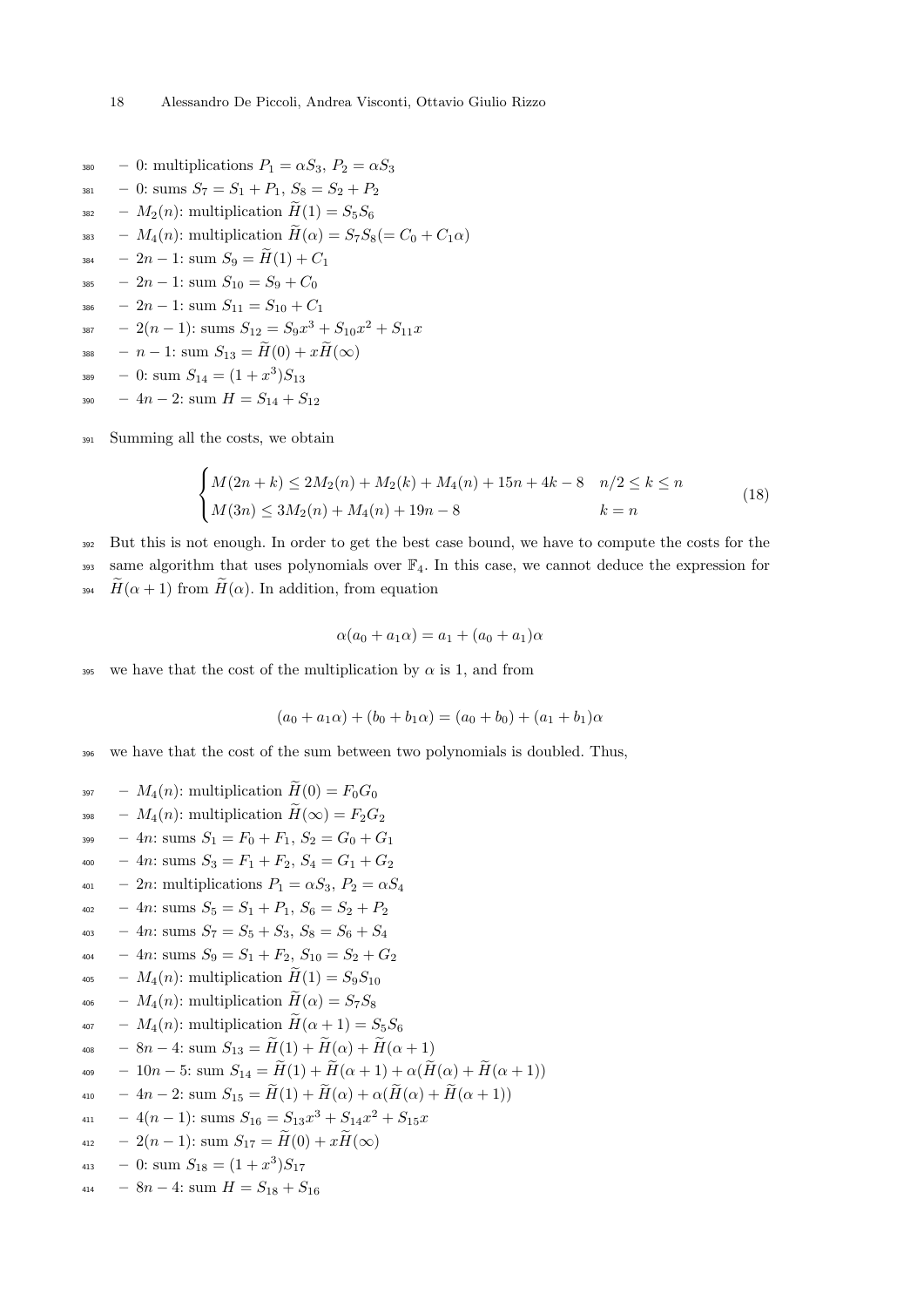<sup>415</sup> The sum of the costs in  $\mathbb{F}_4$  is

$$
M_4(3n) \le 5M_4(n) + 58n - 21
$$

We observe that this is not good as

<span id="page-18-6"></span>
$$
M_4(3n) \le 5M_4(n) + 56n - 19\tag{19}
$$

 $_{417}$  which can be found in [\[12\]](#page-19-4). Applying Lemma [1](#page-6-1) to [\(19\)](#page-18-6), we get

$$
M_4(n) \le 30.25n^{1.46} - 28n + 4.75
$$

Then, we substitute the preceding inequality to the second of [\(18\)](#page-17-0) obtaining

 $M_2(3n) \leq 3M_2(n) + 30.25n^{1.46} - 9n - 3.25$ 

Finally, to get the best case bound, we apply Lemma [2:](#page-6-2)

$$
M_2(n) \le 15.125n^{1.46} - 3n \log_3 n - 15.75n + 1.625.
$$

## <span id="page-18-5"></span>5 Conclusions

 $_{421}$  In this paper, we presented a new algorithm to multiply two *n*-bit polynomials. We showed how this new approach can be used to (a) reduce the effective number of bit operations and (b) improve the asymptotic estimations.

 The idea described in this paper can be easily implemented to speed up cryptographic software implementations. Notice that further improvements might be obtained avoiding some redundant XOR operations involved in the multiplication algorithms [\[5\]](#page-18-0). For example, it is possible to apply a greedy heuristic [\[33,](#page-20-8)[11](#page-19-20)[,39\]](#page-20-9) to a straight-line sequence such as the one provided in Appendix A. Unfortunately, this approach is computational expensive and often it does not provide a useful result in an acceptable amount of time.

## References

- <span id="page-18-3"></span> 1. Abdulrahman, E.A.H., Reyhani-Masoleh, A.: High-speed hybrid-double multiplication architectures using new serial-out bit-level mastrovito multipliers. IEEE Transactions on Computers 65(6), 1734– 1747 (2016)
- <span id="page-18-2"></span>2. Agnew, G.B., Beth, T., Mullin, R.C., Vanstone, S.A.: Arithmetic operations in  $GF(2<sup>m</sup>)$ . Journal of Cryptology 6(1), 3–13 (1993)
- <span id="page-18-1"></span>3. Berlekamp, E.R.: Algebraic coding theory, vol. 111. McGraw-Hill New York (1968)
- <span id="page-18-4"></span> 4. Bernstein, D.J.: Curve25519: New diffie-hellman speed records. In: Yung, M., Dodis, Y., Kiayias, A., Malkin, T. (eds.) Public Key Cryptography - PKC 2006: 9th International Conference on Theory and Practice in Public-Key Cryptography, New York, NY, USA, April 24-26, 2006. Proceedings, pp.
- 207–228. Springer Berlin Heidelberg, Berlin, Heidelberg (2006)
- <span id="page-18-0"></span> 5. Bernstein, D.J.: Batch binary edwards. In: Halevi, S. (ed.) Advances in Cryptology - CRYPTO 2009: 29th Annual International Cryptology Conference, Santa Barbara, CA, USA, August 16-20, 2009.
- Proceedings, pp. 317–336. Springer Berlin Heidelberg, Berlin, Heidelberg (2009)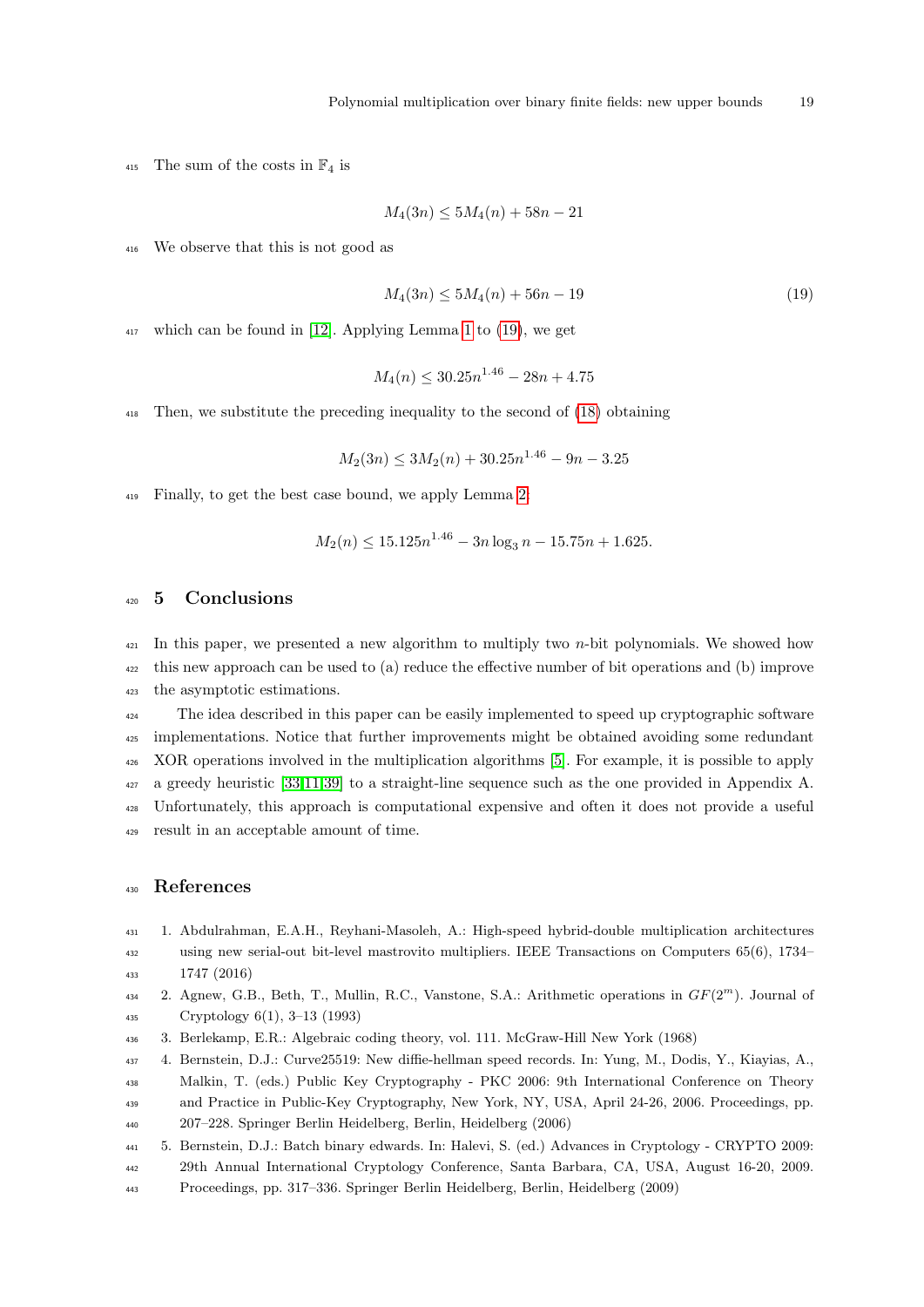- 20 Alessandro De Piccoli, Andrea Visconti, Ottavio Giulio Rizzo
- <span id="page-19-1"></span> 6. Bernstein, D.J.: High-speed cryptography in characteristic 2: Minimum number of bit operations for multiplication (2009), <http://binary.cr.yp.to/m.html>
- <span id="page-19-14"></span> 7. Bernstein, D.J., Duif, N., Lange, T., Schwabe, P., Yang, B.Y.: High-speed high-security signatures. Journal of Cryptographic Engineering 2(2), 77–89 (2012)
- <span id="page-19-7"></span> 8. Blahut, R.E.: Theory and practice of error control codes, vol. 126. Addison-Wesley Reading Mas-sachusetts (1983)
- <span id="page-19-6"></span> 9. Blahut, R.E.: Fast algorithms for digital signal processing. Addison-Wesley Longman Publishing Co., Inc. (1985)
- <span id="page-19-8"></span> 10. Blake, I., Seroussi, G., Smart, N.: Elliptic curves in cryptography, vol. 265. Cambridge university press (1999)
- <span id="page-19-20"></span> 11. Boyar, J., Peralta, R.: A new combinational logic minimization technique with applications to cryp-tology. In: Festa, P. (ed.) Experimental Algorithms: 9th International Symposium, SEA 2010, Ischia
- Island, Naples, Italy, May 20-22, 2010. Proceedings, pp. 178–189. Springer Berlin Heidelberg, Berlin, Heidelberg (2010)
- <span id="page-19-4"></span> 12. Cenk, M., Hasan, M.A.: Some new results on binary polynomial multiplication. Journal of Crypto-graphic Engineering 5(4), 289–303 (2015)
- <span id="page-19-21"></span> 13. Cenk, M., Negre, C., Hasan, M.A.: Improved three-way split formulas for binary polynomial multipli-cation. In: Selected areas in cryptography. pp. 384–398. Springer (2011)
- <span id="page-19-11"></span> 14. Cenk, M., Negre, C., Hasan, M.A.: Improved three-way split formulas for binary polynomial and toeplitz matrix vector products. IEEE Transactions on Computers 62(7), 1345–1361 (2013)
- <span id="page-19-10"></span> 15. Chakraborty, D., Mancillas-Lpez, C., Rodrguez-Henrquez, F., Sarkar, P.: Efficient hardware imple- mentations of brw polynomials and tweakable enciphering schemes. IEEE Transactions on Computers 62(2), 279–294 (2013)
- <span id="page-19-15"></span> 16. Chang, N.S., Kim, C.H., Park, Y.H., Lim, J.: A non-redundant and efficient architecture for Karatsuba- Ofman algorithm. In: Information Security, 8th International Conference, ISC 2005, Singapore, pp. 288–299. Springer (2005)
- 17. Chen, D.D., Yao, G.X., Cheung, R.C.C., Pao, D., Ko, .K.: Parameter space for the architecture of fft-based montgomery modular multiplication. IEEE Transactions on Computers 65(1), 147–160 (2016)
- <span id="page-19-0"></span> 18. Chou, T.: Accelerating pre-and post-quantum cryptography. Ph.D. thesis, Technische Universiteit Eindhoven (2016)
- <span id="page-19-2"></span>19. CMT: Circuit minimization work, <http://www.cs.yale.edu/homes/peralta/CircuitStuff/CMT.html>
- <span id="page-19-19"></span>20. Cook, S.A.: On the minimum computation time of functions. PhD thesis, Harvard University (1966)
- <span id="page-19-3"></span> 21. D'angella, D., Schiavo, C.V., Visconti, A.: Tight upper bounds for polynomial multiplication. In: Ap-plied Computing Conference, 2013. ACC'13. WEAS. pp. 31–37. WEAS (2013)
- <span id="page-19-17"></span> 22. Fan, H., Sun, J., Gu, M., Lam, K.Y.: Overlap-free karatsuba–ofman polynomial multiplication algo-<sup>479</sup> rithms. IET Information security  $4(1)$ ,  $8-14$   $(2010)$
- <span id="page-19-22"></span> 23. Find, M.G., Peralta, R.: Better circuits for binary polynomial multiplication. IEEE Transactions on Computers 68(4), 624–630 (April 2019)
- <span id="page-19-16"></span>482 24. von zur Gathen, J., Shokrollahi, J.: Fast arithmetic for polynomials over  $F_2$  in hardware. In: Information Theory Workshop, 2006. ITW'06 Punta del Este. IEEE. pp. 107–111. IEEE (2006)
- <span id="page-19-9"></span> 25. Homma, N., Saito, K., Aoki, T.: Toward formal design of practical cryptographic hardware based on galois field arithmetic. IEEE Transactions on Computers 63(10), 2604–2613 (2014)
- <span id="page-19-13"></span> 26. Imana, J.L.: Fast bit-parallel binary multipliers based on type-i pentanomials. IEEE Transactions on Computers PP(99), 1–1 (2017)
- <span id="page-19-18"></span> 27. Karatsuba, A., Ofman, Y.: Multiplication of multidigit numbers on automata. In: Soviet physics doklady. vol. 7, pp. 595–596 (1963)
- <span id="page-19-12"></span> 28. Li, Y., Ma, X., Zhang, Y., Qi, C.: Mastrovito form of non-recursive karatsuba multiplier for all trino-mials. IEEE Transactions on Computers 66(9), 1573–1584 (2017)
- <span id="page-19-5"></span>29. McClellen, J.H., Rader, C.M.: Number theory in digital signal processing. Prentice Hall Professional
- Technical Reference (1979)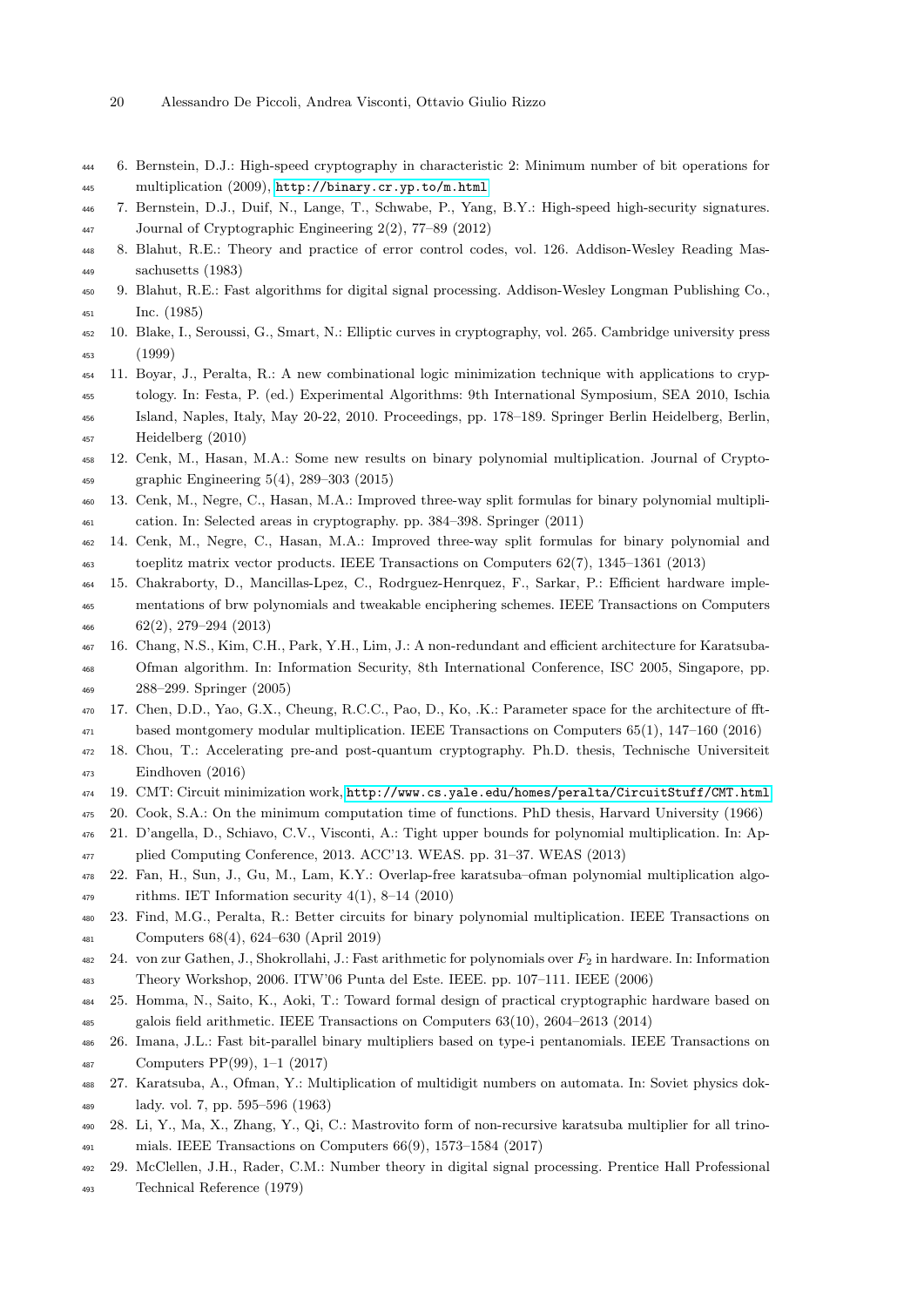- <span id="page-20-0"></span> 30. McEliece, R.J.: Finite fields for computer scientists and engineers, vol. 23. Kluwer Academic Publishers Boston (1987)
- <span id="page-20-1"></span> 31. Menezes, A.J., Van Oorschot, P.C., Vanstone, S.A.: Handbook of applied cryptography. CRC press (1997)
- <span id="page-20-7"></span> [3](https://math.dartmouth.edu/archive/m19w03/public_html/book.html)2. Orellana, R.: Course notes in discrete mathematics in computer science, [https://math.dartmouth.](https://math.dartmouth.edu/archive/m19w03/public_html/book.html) [edu/archive/m19w03/public\\_html/book.html](https://math.dartmouth.edu/archive/m19w03/public_html/book.html)
- <span id="page-20-8"></span> 33. Paar, C.: Optimized arithmetic for reed-solomon encoders. In: Proceedings of IEEE International Symposium on Information Theory. pp. 250– (1997)
- <span id="page-20-2"></span> $34.$  Peter, S., Langendorfer, P.: An efficient polynomial multiplier in  $GF(2<sup>m</sup>)$  and its application to ECC designs. In: Design, Automation & Test in Europe Conference & Exhibition, 2007. DATE'07. pp. 1–6. IEEE (2007)
- <span id="page-20-3"></span> $35.$  Rodriguez-Henriquez, F., Koç, C.: On fully parallel Karatsuba multipliers for  $GF(2<sup>m</sup>)$ . In: International Conference on Computer Science and Technology (CST 2003), Cancun, Mexico. pp. 405–410 (2003)
- <span id="page-20-6"></span> 36. Rotman, J.J.: An introduction to the theory of groups, vol. 148. Springer Science & Business Media (2012)
- <span id="page-20-5"></span>509 37. Schönhage, D.D.A., Strassen, V.: Schnelle multiplikation grosser zahlen. Computing 7(3-4), 281–292 (1971)
- <span id="page-20-4"></span> 38. Toom, A.L.: The complexity of a scheme of functional elements realizing the multiplication of integers. In: Soviet Mathematics Doklady. vol. 3, pp. 714–716 (1963)
- <span id="page-20-9"></span> 39. Visconti, A., Schiavo, C.V., Peralta, R.: Improved upper bounds for the expected circuit complexity of dense systems of linear equations over GF(2). Information Processing Letters 137, 1–5 (2018)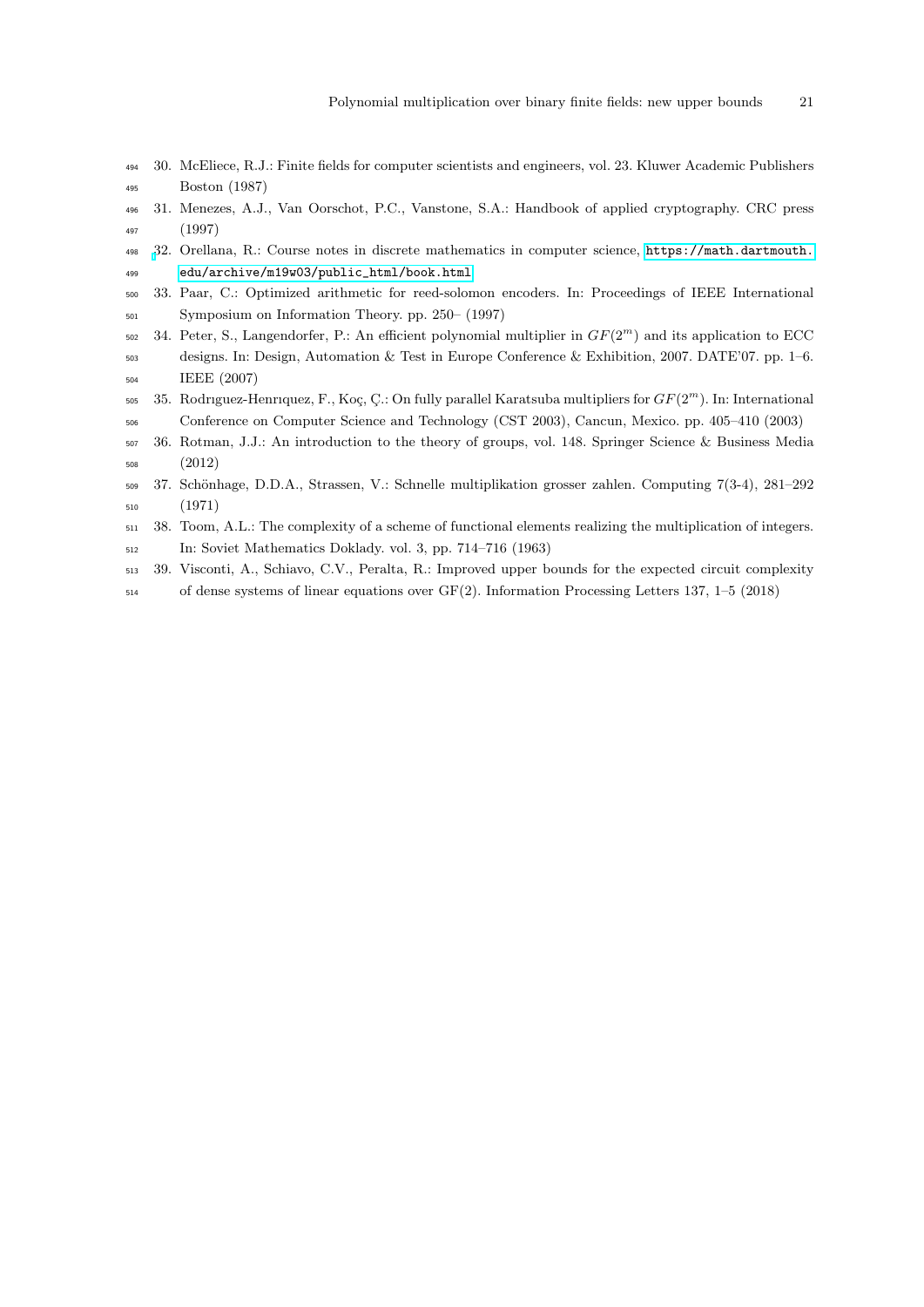## 6 Appendix A

We present  $M(24)$ , the straight-line sequence of bit operations, or straight-line program (SLP), needed to multiply two 24-bit polynomials. This SLP has been obtained by applying Three-level Recursion algorithm.

| 23<br>$F(x)G(x)=\sum f[i]x^i\sum g[j]x^j=\sum h[k]x^k=H(x)$ |                                                |                                                  |                                                |                                                  |  |  |
|-------------------------------------------------------------|------------------------------------------------|--------------------------------------------------|------------------------------------------------|--------------------------------------------------|--|--|
|                                                             |                                                |                                                  |                                                |                                                  |  |  |
|                                                             |                                                |                                                  |                                                |                                                  |  |  |
| $t1 = f[2] * g[2]$                                          | $t74 = f[15] * g[15]$                          | $t147 = g[2] + g[5]$                             | $t220 = t121 + t159$                           | $t293 = t264 * t271$                             |  |  |
| $t2 = f[2] * g[0]$                                          | $t75 = t73 + t72$                              | $t148 = t144 * t147$                             | $t221 = t122 + t160$                           | $t294 = t264 * t270$                             |  |  |
| $t3 = f[2] * g[1]$                                          | $t76 = t71 + t69$                              | $t149 = t144 * t145$                             | $t222 = t123 + t148$                           | $t295 = t293 + t292$                             |  |  |
| $t4 = f[0] * g[2]$                                          | $t77 = t76 + t67$                              | $t150 = t144 * t146$                             | $t223 = t125 + t175$                           | $t296 = t291 + t289$                             |  |  |
| $t5 = f[1] * g[2]$                                          | $t78 = t70 + t68$                              | $t151 = t142 * t147$                             | $t224 = t126 + t176$                           | $t297 = t296 + t287$                             |  |  |
| $t6 = f[1] * g[1]$                                          | $t79 = f[20] * g[20]$                          | $t152 = t143 * t147$                             | $t225 = t127 + t178$                           | $t298 = t290 + t288$                             |  |  |
| $t7 = f[1] * g[0]$<br>$t8 = f[0] * g[1]$                    | $t80 = f[20] * g[18]$<br>$t81 = f[20] * g[19]$ | $t153 = t143 * t146$<br>$t154 = t143 * t145$     | $t226 = t128 + t179$<br>$t227 = t129 + t167$   | $t299 = t267 + t270$<br>$t300 = t268 + t271$     |  |  |
| $t9 = f[0] * g[0]$                                          | $t82 = f[18] * g[20]$                          | $t155 = t142 * t146$                             | $t228 = t131 + t194$                           | $t301 = t269 + t272$                             |  |  |
| $t10 = t8 + t7$                                             | $t83 = f[19] * g[20]$                          | $t156 = t142 * t145$                             | $t229 = t132 + t195$                           | $t302 = t261 + t264$                             |  |  |
| $t11 = t6 + t4$                                             | $t84 = f[19] * g[19]$                          | $t157 = t155 + t154$                             | $t230 = t133 + t197$                           | $t303 = t262 + t265$                             |  |  |
| $t12 = t11 + t2$                                            | $t85 = f[19] * g[18]$                          | $t158 = t153 + t151$                             | $t231 = t134 + t198$                           | $t304 = t263 + t266$                             |  |  |
| $t13 = t5 + t3$                                             | $t86 = f[18] * g[19]$                          | $t159 = t158 + t149$                             | $t232 = t135 + t186$                           | $t305 = t304 * t301$                             |  |  |
| $t14 = f[5] * g[5]$                                         | $t87 = f[18] * g[18]$<br>$t88 = t86 + t85$     | $t160 = t152 + t150$<br>$t161 = f[6] + f[9]$     | $t233 = t137 + t213$<br>$t234 = t138 + t214$   | $t306 = t304 * t299$<br>$t307 = t304 * t300$     |  |  |
| $t15 = f[5] * g[3]$<br>$t16 = f[5] * g[4]$                  | $t89 = t84 + t82$                              | $t162 = f[7] + f[10]$                            | $t235 = t139 + t216$                           | $t308 = t302 * t301$                             |  |  |
| $t17 = f[3] * g[5]$                                         | $t90 = t89 + t80$                              | $t163 = f[8] + f[11]$                            | $t236 = t140 + t217$                           | $t309 = t303 * t301$                             |  |  |
| $t18 = f[4] * g[5]$                                         | $t91 = t83 + t81$                              | $t164 = g[6] + g[9]$                             | $t237 = t141 + t205$                           | $t310 = t303 * t300$                             |  |  |
| $t19 = f[4] * g[4]$                                         | $t92 = f[23] * g[23]$                          | $t165 = g[7] + g[10]$                            | $t238 = t221 + t9$                             | $t311 = t303 * t299$                             |  |  |
| $t20 = f[4] * g[3]$                                         | $t93 = f[23] * g[21]$                          | $t166 = g[8] + g[11]$                            | $t239 = t222 + t10$                            | $t312 = t302 * t300$                             |  |  |
| $t21 = f[3] * g[4]$                                         | $t94 = f[23] * g[22]$<br>$t95 = f[21] * g[23]$ | $t167 = t163 * t166$                             | $t240 = t124 + t12$                            | $t313 = t302 * t299$                             |  |  |
| $t22 = f[3] * g[3]$<br>$t23 = t21 + t20$                    | $t96 = f[22] * g[23]$                          | $t168 = t163 * t164$<br>$t169 = t163 * t165$     | $t241 = t223 + t218$<br>$t242 = t224 + t219$   | $t314 = t312 + t311$<br>$t315 = t310 + t308$     |  |  |
| $t24 = t19 + t17$                                           | $t97 = f[22] * g[22]$                          | $t170 = t161 * t166$                             | $t243 = t225 + t220$                           | $t316 = t315 + t306$                             |  |  |
| $t25 = t24 + t15$                                           | $t98 = f[22] * g[21]$                          | $t171 = t162 * t166$                             | $t244 = t226 + t221$                           | $t317 = t309 + t307$                             |  |  |
| $t26 = t18 + t16$                                           | $t99 = f[21] * g[22]$                          | $t172 = t162 * t165$                             | $t245 = t227 + t222$                           | $t318 = t285 + t294$                             |  |  |
| $t27 = f[8] * g[8]$                                         | $t100 = f[21] * g[21]$                         | $t173 = t162 * t164$                             | $t246 = t130 + t124$                           | $t319 = t273 + t295$                             |  |  |
| $t28 = f[8] * g[6]$                                         | $t101 = t99 + t98$                             | $t174 = t161 * t165$                             | $t247 = t228 + t223$                           | $t320 = t313 + t318$                             |  |  |
| $t29 = f[8] * g[7]$<br>$t30 = f[6] * g[8]$                  | $t102 = t97 + t95$<br>$t103 = t102 + t93$      | $t175 = t161 * t164$<br>$t176 = t174 + t173$     | $t248 = t229 + t224$<br>$t249 = t230 + t225$   | $t321 = t314 + t319$<br>$t322 = t316 + t297$     |  |  |
| $t31 = f[7] * g[8]$                                         | $t104 = t96 + t94$                             | $t177 = t172 + t170$                             | $t250 = t231 + t226$                           | $t323 = t317 + t298$                             |  |  |
| $t32 = f[7] * g[7]$                                         | $t105 = t13 + t22$                             | $t178 = t177 + t168$                             | $t251 = t232 + t227$                           | $t324 = t305 + t286$                             |  |  |
| $t33 = f[7] * g[6]$                                         | $t106 = t1 + t23$                              | $t179 = t171 + t169$                             | $t252 = t136 + t130$                           | $t325 = t320 + t281$                             |  |  |
| $t34 = f[6] * g[7]$                                         | $t107 = t26 + t35$                             | $t180 = f[12] + f[15]$                           | $t253 = t233 + t228$                           | $t326 = t321 + t282$                             |  |  |
| $t35 = f[6] * g[6]$                                         | $t108 = t14 + t36$                             | $t181 = f[13] + f[16]$                           | $t254 = t234 + t229$                           | $t327 = t322 + t284$                             |  |  |
| $t36 = t34 + t33$<br>$t37 = t32 + t30$                      | $t109 = t39 + t48$<br>$t110 = t27 + t49$       | $t182 = f[14] + f[17]$                           | $t255 = t235 + t230$<br>$t256 = t236 + t231$   | $t328 = t323 + t318$<br>$t329 = t324 + t319$     |  |  |
| $t38 = t37 + t28$                                           | $t111 = t52 + t61$                             | $t183 = g[12] + g[15]$<br>$t184 = g[13] + g[16]$ | $t257 = t237 + t232$                           | $t330 = f[12] + f[18]$                           |  |  |
| $t39 = t31 + t29$                                           | $t112 = t40 + t62$                             | $t185 = g[14] + g[17]$                           | $t258 = t103 + t136$                           | $t331 = f[13] + f[19]$                           |  |  |
| $t40 = f[11] * g[11]$                                       | $t113 = t65 + t74$                             | $t186 = t182 * t185$                             | $t259 = t104 + t233$                           | $t332 = f[14] + f[20]$                           |  |  |
| $t41 = f[11] * g[9]$                                        | $t114 = t53 + t75$                             | $t187 = t182 * t183$                             | $t260 = t92 + t234$                            | $t333 = f[15] + f[21]$                           |  |  |
| $t42 = f[11] * g[10]$                                       | $t115 = t78 + t87$                             | $t188 = t182 * t184$                             | $t261 = f[0] + f[6]$                           | $t334 = f[16] + f[22]$                           |  |  |
| $t43 = f[9] * g[11]$                                        | $t116 = t66 + t88$                             | $t189 = t180 * t185$                             | $t262 = f[1] + f[7]$                           | $t335 = f[17] + f[23]$                           |  |  |
| $t44 = f[10] * g[11]$<br>$t45 = f[10] * g[10]$              | $t117 = t91 + t100$<br>$t118 = t79 + t101$     | $t190 = t181 * t185$<br>$t191 = t181 * t184$     | $t263 = f[2] + f[8]$<br>$t264 = f[3] + f[9]$   | $t336 = g[12] + g[18]$<br>$t337 = g[13] + g[19]$ |  |  |
| $t46 = f[10] * g[9]$                                        | $t119 = t105 + t9$                             | $t192 = t181 * t183$                             | $t265 = f[4] + f[10]$                          | $t338 = g[14] + g[20]$                           |  |  |
| $t47 = f[9] * g[10]$                                        | $t120 = t106 + t10$                            | $t193 = t180 * t184$                             | $t266 = f[5] + f[11]$                          | $t339 = g[15] + g[21]$                           |  |  |
| $t48 = f[9] * g[9]$                                         | $t121 = t25 + t12$                             | $t194 = t180 * t183$                             | $t267 = g[0] + g[6]$                           | $t340 = g[16] + g[22]$                           |  |  |
| $t49 = t47 + t46$                                           | $t122 = t107 + t105$                           | $t195 = t193 + t192$                             | $t268 = g[1] + g[7]$                           | $t341 = g[17] + g[23]$                           |  |  |
| $t50 = t45 + t43$                                           | $t123 = t108 + t106$                           | $t196 = t191 + t189$                             | $t269 = g[2] + g[8]$                           | $t342 = t332 * t338$                             |  |  |
| $t51 = t50 + t41$                                           | $t124 = t38 + t25$                             | $t197 = t196 + t187$                             | $t270 = g[3] + g[9]$                           | $t343 = t332 * t336$                             |  |  |
| $t52 = t44 + t42$<br>$t53 = f[14] * g[14]$                  | $t125 = t109 + t107$<br>$t126 = t110 + t108$   | $t198 = t190 + t188$<br>$t199 = f[18] + f[21]$   | $t271 = g[4] + g[10]$<br>$t272 = g[5] + g[11]$ | $t344 = t332 * t337$<br>$t345 = t330 * t338$     |  |  |
| $t54 = f[14] * g[12]$                                       | $t127 = t51 + t38$                             | $t200 = f[19] + f[22]$                           | $t273 = t263 * t269$                           | $t346 = t331 * t338$                             |  |  |
| $t55 = f[14] * g[13]$                                       | $t128 = t111 + t109$                           | $t201 = f[20] + f[23]$                           | $t274 = t263 * t267$                           | $t347 = t331 * t337$                             |  |  |
| $t56 = f[12] * g[14]$                                       | $t129 = t112 + t110$                           | $t202 = g[18] + g[21]$                           | $t275 = t263 * t268$                           | $t348 = t331 * t336$                             |  |  |
| $t57 = f[13] * g[14]$                                       | $t130 = t64 + t51$                             | $t203 = g[19] + g[22]$                           | $t276 = t261 * t269$                           | $t349 = t330 * t337$                             |  |  |
| $t58 = f[13] * g[13]$                                       | $t131 = t113 + t111$                           | $t204 = g[20] + g[23]$                           | $t277 = t262 * t269$                           | $t350 = t330 * t336$                             |  |  |
| $t59 = f[13] * g[12]$<br>$t60 = f[12] * g[13]$              | $t132 = t114 + t112$<br>$t133 = t77 + t64$     | $t205 = t201 * t204$<br>$t206 = t201 * t202$     | $t278 = t262 * t268$<br>$t279 = t262 * t267$   | $t351 = t349 + t348$<br>$t352 = t347 + t345$     |  |  |
| $t61 = f[12] * g[12]$                                       | $t134 = t115 + t113$                           | $t207 = t201 * t203$                             | $t280 = t261 * t268$                           | $t353 = t352 + t343$                             |  |  |
| $t62 = t60 + t59$                                           | $t135 = t116 + t114$                           | $t208 = t199 * t204$                             | $t281 = t261 * t267$                           | $t354 = t346 + t344$                             |  |  |
| $t63 = t58 + t56$                                           | $t136 = t90 + t77$                             | $t209 = t200 * t204$                             | $t282 = t280 + t279$                           | $t355 = t335 * t341$                             |  |  |
| $t64 = t63 + t54$                                           | $t137 = t117 + t115$                           | $t210 = t200 * t203$                             | $t283 = t278 + t276$                           | $t356 = t335 * t339$                             |  |  |
| $t65 = t57 + t55$                                           | $t138 = t118 + t116$                           | $t211 = t200 * t202$                             | $t284 = t283 + t274$                           | $t357 = t335 * t340$                             |  |  |
| $t66 = f[17] * g[17]$                                       | $t139 = t103 + t90$                            | $t212 = t199 * t203$                             | $t285 = t277 + t275$                           | $t358 = t333 * t341$                             |  |  |
| $t67 = f[17] * g[15]$<br>$t68 = f[17] * g[16]$              | $t140 = t104 + t117$<br>$t141 = t92 + t118$    | $t213 = t199 * t202$<br>$t214 = t212 + t211$     | $t286 = t266 * t272$<br>$t287 = t266 * t270$   | $t359 = t334 * t341$<br>$t360 = t334 * t340$     |  |  |
| $t69 = f[15] * g[17]$                                       | $t142 = f[0] + f[3]$                           | $t215 = t210 + t208$                             | $t288 = t266 * t271$                           | $t361 = t334 * t339$                             |  |  |
| $t70 = f[16] * g[17]$                                       | $t143 = f[1] + f[4]$                           | $t216 = t215 + t206$                             | $t289 = t264 * t272$                           | $t362 = t333 * t340$                             |  |  |
| $t71 = f[16] * g[16]$                                       | $t144 = f[2] + f[5]$                           | $t217 = t209 + t207$                             | $t290 = t265 * t272$                           | $t363 = t333 * t339$                             |  |  |
| $t72 = f[16] * g[15]$                                       | $t145 = g[0] + g[3]$                           | $t218 = t119 + t156$                             | $t291 = t265 * t271$                           | $t364 = t362 + t361$                             |  |  |
| $t73 = f[15] * g[16]$                                       | $t146 = g[1] + g[4]$                           | $t219 = t120 + t157$                             | $t292 = t265 * t270$                           | $t365 = t360 + t358$                             |  |  |